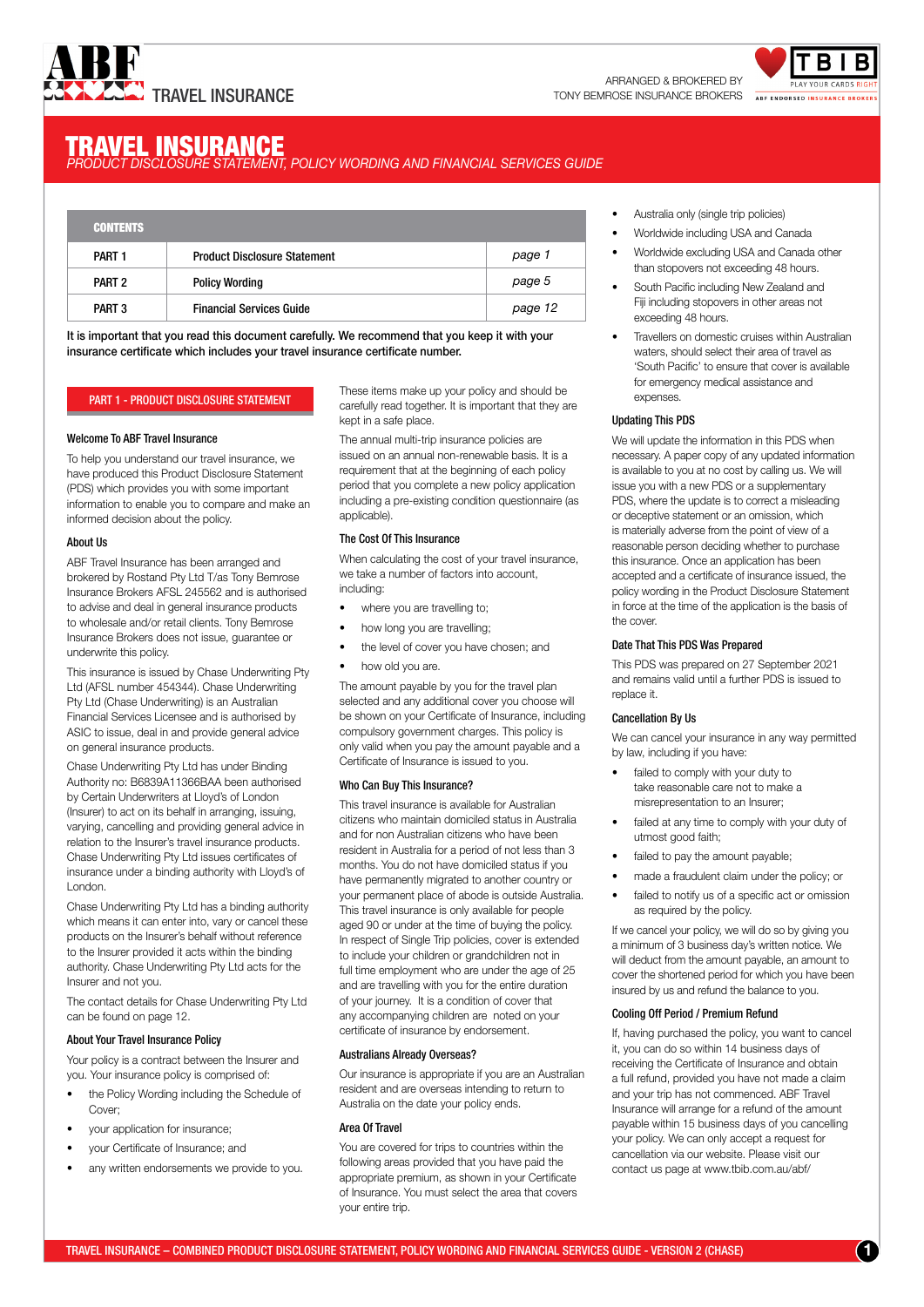

# Confirming Cover

A Certificate of Insurance which is your proof of insurance, will be issued and sent to your nominated email address once you have completed your online application and you have paid the appropriate amount.

# Your Duty to Take Reasonable Care not to Make a Misrepresentation to an Insurer

Before you enter into a contract of general insurance with us, you have a duty, under the Insurance Contracts Act 1984, to take reasonable care not to make a misrepresentation to us and to disclose to us every matter which you know, or could reasonably be expected to know, is relevant to our decision whether to accept the risk of the insurance and, if so, on what terms. You have the same duty to take reasonable care not to make misrepresentation and to disclose those matters to us before you renew, extend, vary or reinstate a contract of insurance.

Your duty however does not require disclosure of a matter;

- that diminishes the risk to be undertaken by us;
- that is common knowledge;
- that we know, or in the ordinary course of business as an insurer, should know;
- as to which compliance with your duty is waived by us.

Everyone who is insured under the policy must comply with the Duty to Take Reasonable Care not to Make a Misrepresentation to an Insurer. If you provide information about another insured person, you do this on their behalf. If you (or they) don't comply with the Duty to Take Reasonable Care not to Make a Misrepresentation to an Insurer, we may reduce the amount of any claim and/or cancel your policy. If fraud is involved, we may treat your insurance as void from the beginning.

# Group Bookings

The person purchasing an insurance policy on behalf of a group must ensure that every person to be insured has been advised to read this PDS/ Policy Wording and their attention drawn to the exclusions and conditions contained herein. The person purchasing the policy is required to answer all questions on behalf of all persons to be insured to the best of their knowledge and belief and should undertake all reasonable steps to obtain the required information in respect of each and every person to be insured.

# General Insurance Code Of Practice

The Insurance Council of Australia Limited has developed the General Insurance Code of Practice (Code), which is a self regulatory code for use by all insurers. The Insurer is a member of the Insurance Council of Australia, and a signatory to the Code. The Insurer, Tony Bemrose Insurance Brokers and Chase Underwriting support the Code, the objective of which is to raise the levels of practice and service in the general insurance industry. For more information visit www.codeofpractice.com.au

#### Complaints or Disputes

We view seriously any complaint about our products or services and will deal with it promptly and fairly.

There are established procedures for dealing with complaints and disputes regarding your insurance or claim as set out below:

# Stage 1:

If you have any concerns or wish to make a complaint in relation to this policy, our services or your insurance claim, please let us know and we will attempt to resolve concerns in accordance with our Internal Dispute Resolution process. Please contact Chase Underwriting Pty Ltd in the first instance:

The Complaints Officer Chase Underwriting Pty Ltd Level 1, 68 Clarke Street **Southbank** VIC 3006 Australia T: +61 (0)7 3303 0801 E: complaints@chaseunderwriting.com.au

We will acknowledge receipt of your complaint and do our utmost to resolve the complaint to your satisfaction within 10 business days.

# Stage 2:

If we cannot resolve your complaint to your satisfaction, we will escalate your matter to Lloyd's Australia who will determine whether it will be reviewed by their office or the Lloyd's UK Complaints Team. Lloyds contact details are;

Lloyd's Australia Limited Suite 1603 Level 16, 1 Macquarie Place Sydney NSW 2000 Australia T: +61 (0)2 8298 0783

E: idraustralia@lloyds.com

A final decision will be provided to you within 30 calendar days of the date on which you first made the complaint unless certain exceptions apply.

# External Dispute Resolution

You may refer your complaint to the Australian Financial Complaints Authority (AFCA), if your complaint is not resolved to your satisfaction within 30 calender days of the date on which you first made the complaint or at any time. AFCA can be contacted as follows;

Australian Financial Complaints Authority GPO Box 3, Melbourne VIC 3001 Australia

T: 1800 931 678

- E: info@afca.org.au
- W: www.afca.org.au

AFCA is an independent body that operates nationally in Australia and aims to resolve disputes between you and your insurer. AFCA provides fair and independent financial services complaint resolution that is free of charge to consumers. Determinations made by AFCA are binding upon us.

Your complaint must be referred to AFCA within 2 years of the final decision, unless AFCA considers special circumstances apply. If your complaint is not eligible for consideration by AFCA, you may be referred to the Financial Ombudsman Services (UK) or you may seek independent legal advice. You can also access any other external dispute resolution or other options that may be available to you.

#### How To Make A Claim

Please refer to the details on page 11.

# How We Protect Your Privacy

Please refer to our Privacy Notice on page 12.

# Taxation Implications - Goods And Service Tax (GST)

International travel insurance is GST exempt. However, if you are registered for GST, you should tell us the percentage of GST you are able to claim back on normal business purchases. If you suffer a loss and replace the lost item or are provided with goods or services in respect of the loss after you return to Australia, we will only reimburse you the amount of your loss in accordance with this policy, less any entitlement you have to an Input Tax Credit on the amount.

# Amendment Of Personal Or Travel Details

We can only accept a request to change your personal or travel details via our website.

Please visit our contact us page at www.tbib.com.au/abf/

We will either amend the policy if there is no additional premium to be paid or will contact you directly to discuss further.

## Some Of The Things Our Travel Insurance Covers

Cancellation or Curtailment Expenses

Overseas Medical And Dental Expenses

Medical Evacuation Or Repatriation

Personal Liability

Delayed Or Lost Baggage

Personal Money

Travel Delay

Personal Accident

Hospital Cash Allowance

Loss Of Income

Rental Vehicle Insurance Excess

Terms, conditions and limits apply so please read the Policy Wording for full details.

#### Some Things Are Not Covered By This Travel Insurance

In certain circumstances, exclusions may apply and your travel insurance will not cover you. You should read the PDS and Policy Wording carefully to ensure you understand the exclusions and conditions which apply to your policy.

#### There Is No Cover For The Following Pre-Existing **Conditions**

There is no cover for any loss you may suffer as a result of any Pre-existing Medical condition as detailed below:

A Pre-existing Medical Condition means a medical or dental condition of which you were aware of:

- 1. Prior to the time of the policy being issued:
- a. you have not yet sought a medical opinion regarding the cause; or
- b. are currently under investigation to define a diagnosis; or
- c. are awaiting specialist opinion. OR

2. Prior to the time of the policy being issued that involves:

- a. surgery involving any joints, the back, spine, brain or abdomen requiring at least an overnight stay in hospital
- b. your heart, brain, circulatory system/blood vessels; or
- c. your lung or chronic airways disease; or
- d. cancer; or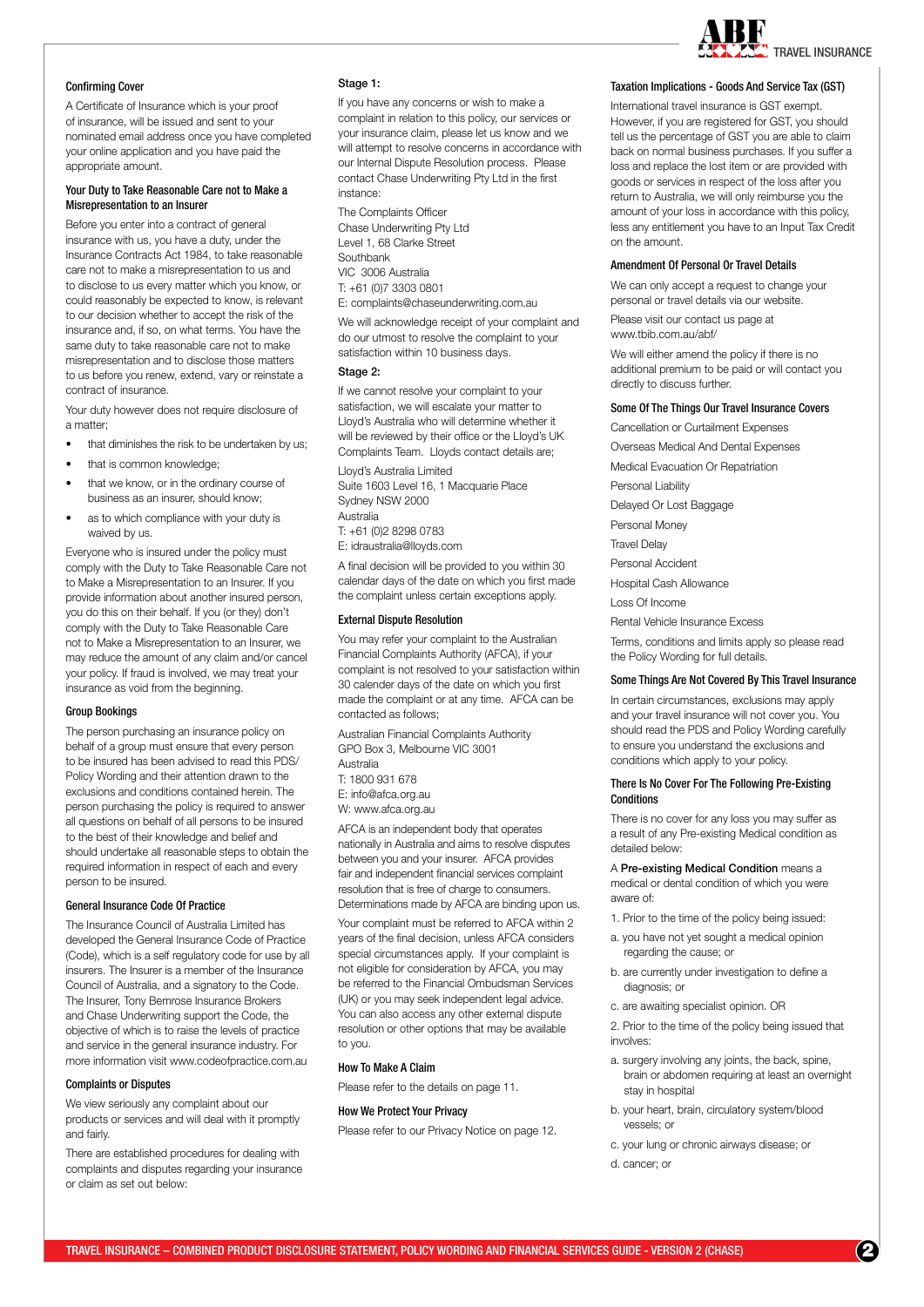

e. back pain requiring prescribed pain relief medication; or

f. Diabetes Mellitus (Type 1 or Type 2); OR

3. In the 24 months prior to the time of the policy being issued:

- a. for which you have been in hospital or emergency department or day surgery; or
- b. for which you have been prescribed a new medication or had a change to your medication regime; or
- c. requiring prescription pain relief medication; OR
- 4. Prior to the time of the policy being issued that is: a. pregnancy; or
- b. connected with your current pregnancy or participation in an IVF program.

The above definition applies to you, your travelling companion, a relative, or any other person.

As part of the application process and subject to completion of the online medical screening process, additional pre-existing conditions that you may have can also be covered. Coverage of these conditions is subject to acceptance and depending on the condition(s) declared the payment of an additional premium charge. You may elect to not cover these additional pre-existing conditions. However you will not be covered for claims arising out of such conditions.

# Pre-Existing Medical Conditions Where There May Be Cover Provided

There are certain pre-existing medical conditions that we are able to cover if it is described below, and provided that you have not been hospitalised (including Day Surgery or Emergency Department attendance) for that condition in the past 24 months prior to the time of the Policy being issued: Acne

Asthma, provided: you are under 60 years of age, and you have no other diagnosed lung disease Bunions

Carpal Tunnel Syndrome

**Cataracts** 

Cleft Palate

Cochlear Implant

Coeliac Disease

Congenital Adrenal Hyperplasia

Congenital Blindness

Congenital Deafness

**Conjunctivitis** 

Dengue Fever

Diabetes (Type 1 or Type 2) or Glucose Intolerance, provided:

- you were diagnosed over 6 months ago; and
- you had no complications in last 12 months: and
- you had no kidney, eye or neuropathy complications or cardiovascular disease, and
- you are under 50 years of age

Dry Eye Syndrome

Dupuytren's Contracture

Ear Grommets, provided: no current infection Eczema

Gastric Reflux (GORD)

Glucose Intolerance (refer Diabetes above) Glaucoma

Gout

Hay fever

Hiatus Hernia, if no surgery planned

Hormone Replacement Therapy

High Cholesterol (refer Hypercholesterolaemia below)

High Blood Lipids (refer Hyperlipidaemia below)High Blood Pressure (refer Hypertension below) Hypercholesterolaemia (High Cholesterol), provided: no Cardiovascular Disease and/or no Diabetes Hyperlipidaemia (High Blood Lipids), provided: no Cardiovascular Disease and/or no Diabetes Hypertension (High Blood Pressure), provided: no Cardiovascular Disease and/or no Diabetes Hypothyroidism, including Hashimoto's Disease Lipoma

Macular Degeneration

Meniere's Disease

Rosacea

Sinusitis

Tinnitus

**Pregnancy** 

Single uncomplicated pregnancy, up to and including 23 weeks, not arising from services or treatment associated with an assisted reproduction program including but not limited to in vitro fertilisation (IVF).

Cover is only provided for serious complications of pregnancy that could not reasonably have been predicted to occur by a healthcare practitioner in possession of the insured person's current and prior medical history. A serious complication is one likely to pose a threat to the life of the mother or unborn child, or likely to lead to a permanent disablement of the unborn child if left untreated. In no event is there any cover for:

Childbirth at any gestation

Regular antenatal care

Care of the new born child Rhinitus

Please read "Part 2 – Policy Wording" of this document carefully as it tells you what you are and are not covered for.

#### Sports Where We Provide Cover

We provide cover for amateur participation in skiing and snowboarding on groomed slopes (on piste) in recognised ski resorts (Annual Multi Trip policies only).

We provide cover for your amateur participation in a wide range of sports and leisure. The activities which are automatically included are shown below:

Aqua zorbing

Archery

Beach Volleyball

Bicycling (but not bicycle motorcross (BMX) or downhill mountain biking)

Bowls

Bridge (including professional competitions) Bungee jumping

Camel, donkey or elephant riding (under

supervision)

# Dancing

Diving underwater using an artificial breathing apparatus at a depth no greater than 10 metres (you must hold an open water diving licence recognised in Australia or dive under licensed instruction)

Dog sledding

Fishing, only on land or within 2 nautical miles (3.7km) of a land mass

Go-karting

Golf

Gym activities (but not powerlifting)

Gymnastics (but not competitions)

Horse riding (but not competitions, equestrian events, steeple chasing, jumping, or polo)

Ice skating on a rink, including supervised rinks on ponds, lakes or rivers (but not including competitive skating, racing, speed skating, and tour skating) Jet Boating

Leisure activities (meaning any activities involving minimal physical exertion that is undertaken for relaxation or pleasure. For example, sight-seeing, picnics, photography and museum or art gallery visits)

Motorcycle, scooter or moped riding (restrictions apply - refer to General Exclusion 25 and 26) **Orienteering** 

Paintball (with eye protection)

Quad biking (if provided by licensed operator) Racing on foot for distances up to and including full marathon (42.2 kilometres or 26.2 miles)

Racquet and ball sports not involving physical contact

Regulated or licensed ballooning

Safari (under supervision, but not hunting)

Sailing or fishing from a charter boat within territorial waters

Shark cage diving (subject to diving restrictions listed above)

Shooting (fixed target only)

Skateboarding, roller skating, inline skating (but not including vert skating or acrobatics)

Skiing and snowboarding (Annual Multi Trips only - refer to snow sports cover provided above) **Snorkelling** 

Soccer

Surface water activities (other than sailing or fishing from a charter boat) up to 2 nautical miles off any land mass

Surface water activities in rivers or rapids graded 1, 2 or 3, or lakes or canals

Surfing

Table Tennis

Tennis

Track and field athletics (but not as a professional competitor)

Via Ferrata (using established routes and fixed apparatus)

Walking, hiking, trekking or tramping, peaking at altitudes up to 3,000 metres where specialist climbing equipment is not required (but not expeditions to or on the Kokoda Track/Trail).

Zip Lining (cover limited to Australia and New Zealand only)

# Sports For Which No Cover Is Provided

Your participation in any activity not shown above is specifically excluded. Cover may be available for additional sports/leisure activities on application to Tony Bemrose Insurance Brokers.

Cover is subject to the terms, conditions limits and exclusions that apply to the section under which your claim is made and the General Exclusions.

**3** 3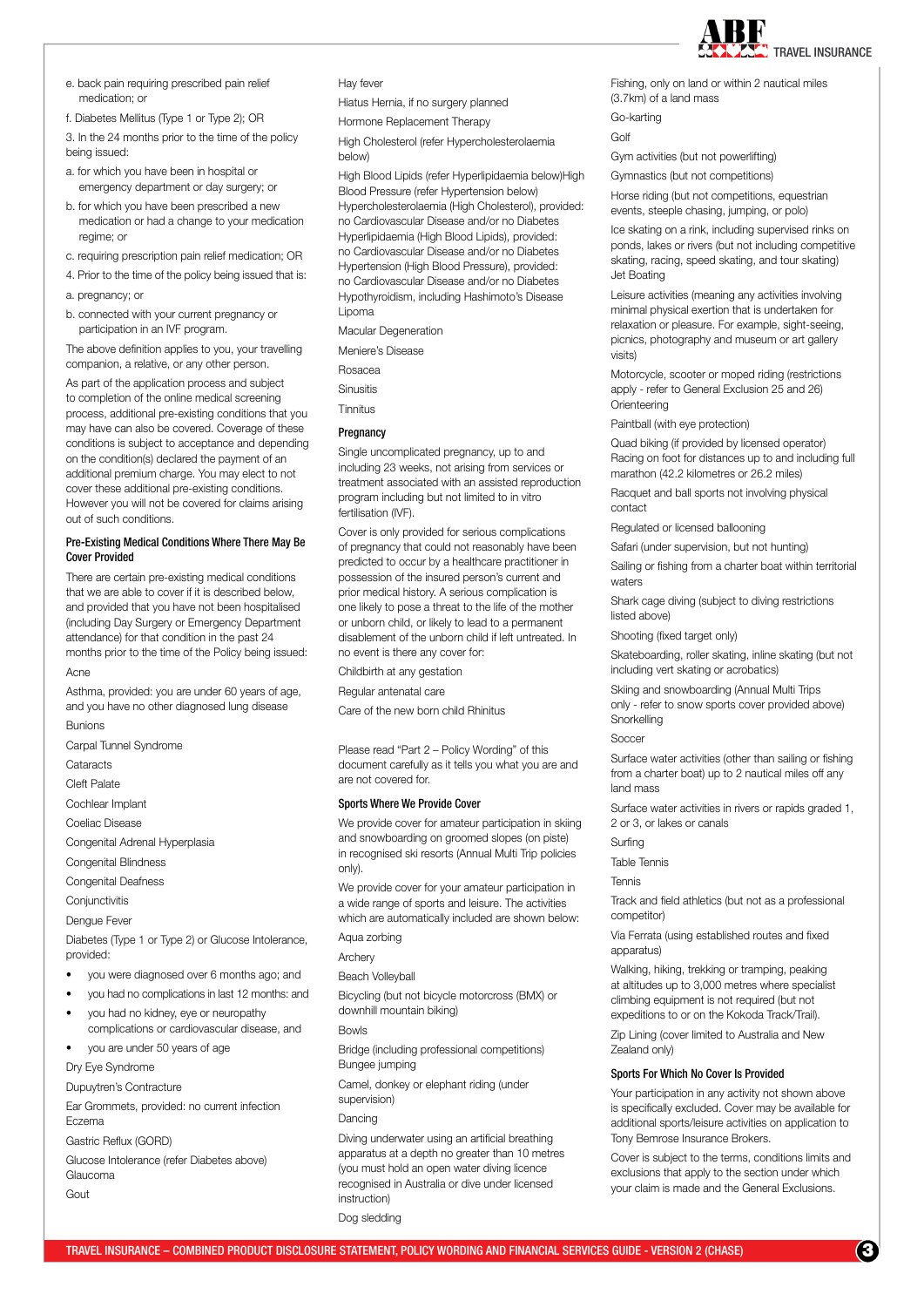

# Travel Advice

The Australian Government website www.smartraveller.gov.au provides detailed travel advice about all worldwide destinations. It is important that you refer to this as the policy may exclude cover if you travel to a destination where the Government is advising "Do not travel".

# Automatic Extension Of Cover

If you have not completed your travel before the expiry date of the insurance for reasons which are beyond your control, this insurance will remain in force until completion not exceeding a further 21 days without additional premium. In the event of you being hijacked or held to ransom, cover shall continue whilst you are subject to the control of the person(s) or their associates making the hijack or ransom demand, and during travel direct to your domicile and/or original destination for a period not exceeding twelve months from the date of the hijack or ransom.

## Automatic Reinstatement Of Sums Insured

The amount you are covered for under sections 6 and 7 only as shown in the Schedule of Cover shall be reinstated following the first valid claim under such section. Thereafter the amount payable shall be reduced by the amount of any subsequent valid claims. In respect of an Annual Multi-Trip policy the sums insured under each section of the policy as shown in the Schedule of Cover are automatically reinstated on completion of each trip and in respect of sections 6 and 7, also once on each trip.

### Period Of Insurance

Except as stated below, cover for each separate trip under this insurance starts when you leave your home or place of business in your normal country of residence at the start of your trip, and finishes immediately when you return to your home or place of business in your normal country of residence for any reason, or on the nominated expiry date shown on your travel insurance certificate, whichever is the sooner. For Cancellation only (Section 1), cover starts from the date shown on your certificate of insurance or the date you book your trip, whichever is the later. Personal Money (Section 7) will be covered from the time of collection from the Bank, 72 hours prior to departure or issue of this policy, whichever is the later.

Except as stated elsewhere, cover for each separate trip under this insurance starts when you leave your home or place of business in Australia at the start of your trip, and finishes immediately when you return to your home or place of business in Australia for any reason.

If you have paid the appropriate Annual Multi Trip travel insurance premium the overall period of insurance is noted on your policy certificate. This insurance then covers an unlimited number of business/leisure trips starting within that period. Unless otherwise noted on your schedule, cover for any single trip ceases on your return to Australia, the policy expiry date or at 90 days (45 days if aged 81 years or over) whichever is the lesser.

For annual multi trip policies, trips wholly within Australia are covered if the trip is a minimum distance of 100 kms from your place of residence.

#### Currency Conversion

Settlement of claims for expenditure incurred overseas will be made at the rate of conversion applicable at the time of the loss or expense.

# Limits Of Cover

Our total liability is limited to the amounts shown in the Schedule of Cover on page 4.

# Schedule Of Cover – Renefits are ner person

| <b>SECTION</b>   | <b>BENEFIT</b>                                              | <b>LIMIT</b>  | <b>EXCESS</b> |  |
|------------------|-------------------------------------------------------------|---------------|---------------|--|
| 1                | Cancellation fees and loss deposits and curtailment         |               |               |  |
|                  | Annual Multi Trip (under 81 years)                          | \$20,000*     | \$200         |  |
|                  | Annual Multi Trip (81 - 90 years)                           | $$10,000*$    |               |  |
|                  | Single Trip (under 91 years)                                | \$20,000*     |               |  |
|                  | Australia only policies                                     | \$10,000      |               |  |
| $\overline{c}$   | Overseas medical expenses and assistance                    |               | \$200         |  |
|                  | Overseas emergency medical assistance                       | \$Unlimited** |               |  |
|                  | Overseas emergency medical expenses                         | \$Unlimited** |               |  |
|                  | Overseas emergency dental expenses                          | \$500         |               |  |
|                  | Additional expenses                                         | \$100,000     |               |  |
|                  | Additional Expenses (Australia only policies)               | \$25,000      |               |  |
| 3                | Emergency medical cover whilst cruising                     |               | \$200         |  |
|                  | Emergency medical expenses whilst cruising                  | \$Unlimited** |               |  |
|                  | Emergency medical assistance whilst cruising                | \$Unlimited** |               |  |
|                  | Emergency dental expenses whilst cruising                   | \$500         |               |  |
|                  | Additional expenses                                         | \$100,000     |               |  |
|                  | Cruise cabin confinement                                    | \$750         | Nil           |  |
|                  | Prepaid shore excursion cancellation                        | \$1,000       | \$200         |  |
|                  | Missed port                                                 | \$500         | Nil           |  |
|                  | Hospital cash allowance                                     | \$6,000       | Nil           |  |
| 4                | Hospital cash allowance (Australia only policies)           | \$3,000       | Nil           |  |
| 5                | Permanent disability benefit                                | \$50,000      | Nil           |  |
|                  | Accidental death benefit                                    | \$50,000      | Nil           |  |
|                  | Baggage and personal effects                                | \$20,000      | \$200         |  |
| 6                | Baggage and personal effects (Australia only policies)      | \$5,000       |               |  |
|                  | Baggage delay expenses                                      | \$1,500       | Nil           |  |
|                  | Baggage delay expenses (Australia only policies)            | \$750         | Nil           |  |
| 7                | Travel documents, transaction cards and traveller's cheques | \$3,000       | \$200         |  |
|                  | Cash                                                        | \$500         |               |  |
| 8                | Travel delay expenses                                       | \$3,000       | Nil           |  |
|                  | Travel delay expenses (Australia only policies)             | \$1,500       | Nil           |  |
| $\boldsymbol{9}$ | Alternative transport expenses                              | \$7,000       | \$200         |  |
| 10               | Rental vehicle insurance excess                             | \$5,000       | \$200         |  |
| 11               | Personal liability                                          | \$5,000,000   | \$200         |  |
| 12               | Loss of income                                              | \$26,000      | \$200         |  |

#### *\* Cancellation Only*

*\*\* Overseas Emergency Medical and Assistance expenses must be incurred within 18 consecutive months from the date the first expense was incurred.*

*Please note: All benefits and premiums are in Australian dollars: and are the maximum payable. Sublimits may apply to the amounts payable. Please refer to the policy wording for details. There is no cover under sections 3, 5, 7, 9 and 12 in Australia.*

**4** 4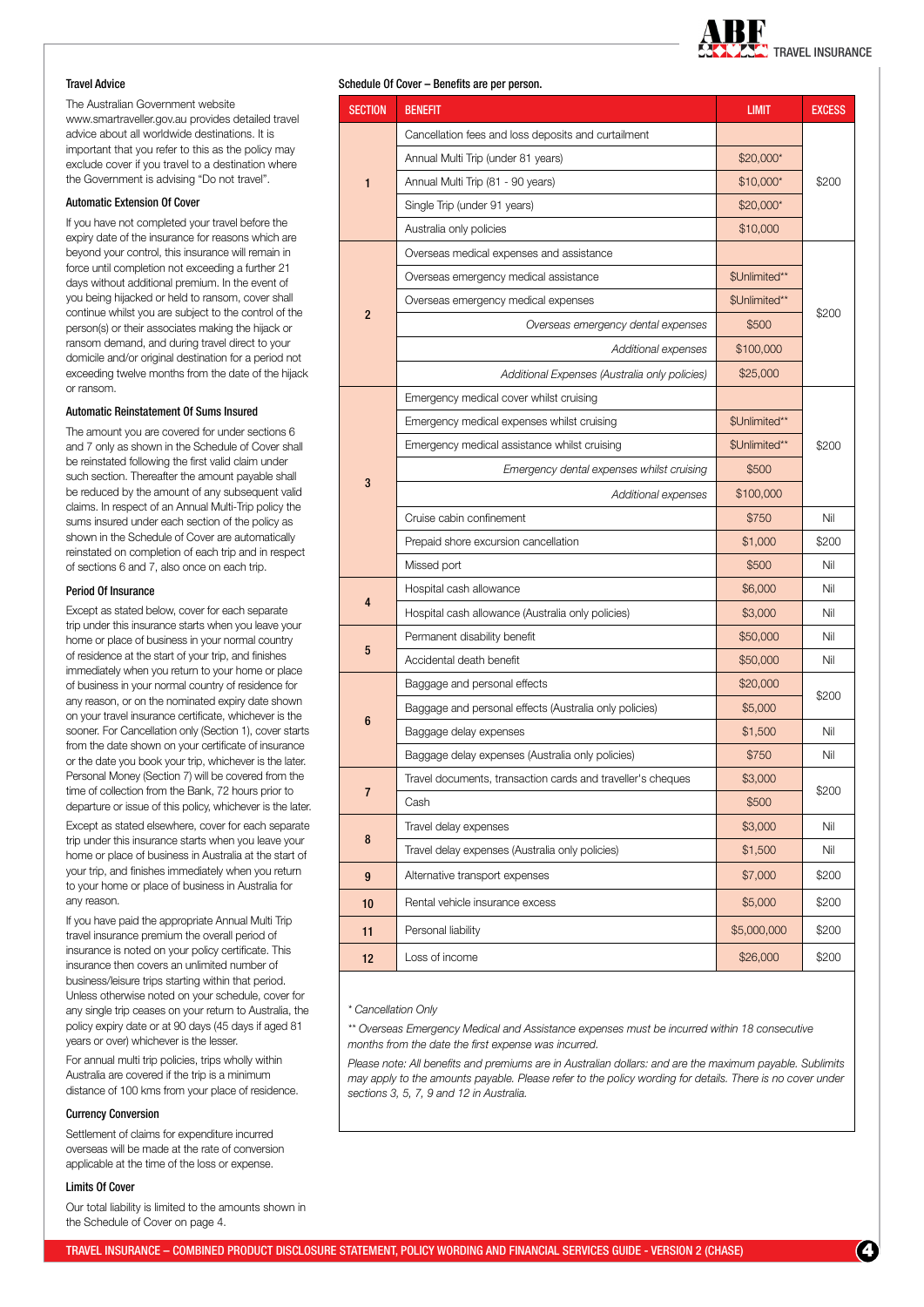

# PART 2 - POLICY WORDING

Provided you have paid the appropriate premium as shown in your travel insurance certificate, you are covered in accordance with the full wording shown herein up to the limits indicated in the Schedule of Cover. The limits apply per person. Excess is defined in definitions below.

#### Application Of Excesses

Unless otherwise stated, the excess applies for each person and each section of each claim.

### **Definitions**

Listed below are certain words that appear throughout the policy. In all cases they will have the meanings shown below.

Accident means a single sudden and unexpected event, which occurs at an identifiable time and place and which causes unexpected Bodily Injury at the time it occurs.

Bodily Injury means a specific physical injury caused by an Accident. An injury is a Bodily Injury only if it is the direct consequence of an Accident and is not the accumulation of a series of accidents or traumas and if it is not directly or indirectly caused by, contributed to by and/or aggravated by any physical impairment, defect, degenerative process or infirmity existing prior to the inception of this Policy.

**Baggage and personal effects means your** suitcases, trunks and similar containers including their contents and articles worn or carried by you. It does not mean any bicycle, business samples or items that you intend to trade, valuables, passport or travel documents, cash, bank notes, currency notes, cheques, negotiable instruments, watercraft of any type (other than surfboards), furniture, furnishings, household appliances, hired items or any other item listed as excluded on your Certificate of Insurance.

Breakdown (for the purpose of Section 10) means that the vehicle in which you are travelling stops as a result of mechanical or electrical failure due to any cause other than lack of fuel, oil or water.

**Business Colleague** means any person that you work closely with whose absence for a period of one or more complete days necessitates the cancellation or curtailment of the trip as certified by a director of the business.

Concealed storage compartment means a boot, trunk, glove box, enclosed centre console, or concealed cargo area of a sedan, station wagon, hatchback, van or motorhome.

Curtailment means cutting your planned journey short by early return to your normal country of residence, admission to an overseas hospital as an in-patient or prevention of further travel so that you lose the benefit of your pre-paid accommodation.

Electronic equipment means any personal computers (including laptops, notebooks and tablets), mobile phones, cameras, personal music players or recording devices, and other items of a similar nature as deemed by Us to be electronic.

Epidemic means a fast-spreading contagious

or infectious disease or illness in an area as documented by a recognised public health authority.

Excess means the deduction we will make from the amount otherwise payable under your policy for each claimable incident or event.

**Illness** means a sickness, disease or malady. Sickness or Disease shall not include osteoarthritis, arthritis or any other degenerative process of the joints, bones, tendons or ligaments unless first diagnosed or manifesting itself during the policy period.

Left Behind means not taken by the insured person when vacating or leaving any hotel accommodation, restaurant, cafe, bar or any other public place.

Manifest, or Manifestation means the date when a Sickness or Disease is reasonably capable of diagnosis by a health care practitioner.

Motor Vehicle Accident (for the purpose of Section 10) means a single sudden and unexpected event involving collision with another vehicle, another road user or stationary object which occurs at an identifiable time and place and causes damage to the hire vehicle.

Normal Country of Residence means the country where you are permanently residing at the date of issue of the Certificate of Insurance, or where you are temporarily residing for a period of more than three months and to where you will be repatriated if medically necessary except for medical repatriation under a one way travel policy.

Pandemic means an Epidemic that is expected to affect an unusually large number of people or involves an extensive geographic area.

A Pre-existing Medical Condition means a medical or dental condition of which you were aware of:

- 1. Prior to the time of the policy being issued:
- a. you have not yet sought a medical opinion regarding the cause; or
- b. are currently under investigation to define a diagnosis; or
- c. are awaiting specialist opinion. OR

2. Prior to the time of the policy being issued that involves

- a. surgery involving any joints, the back, spine, brain or abdomen requiring at least an overnight stay in hospital
- b. your heart, brain, circulatory system/blood vessels; or
- c. your lung or chronic airways disease; or
- d. cancer; or
- e. back pain requiring prescribed pain relief medication; or

f. Diabetes Mellitus (Type 1 or Type 2); OR

3. In the 24 months prior to the time of the policy being issued:

- a. for which you have been in hospital or emergency department or day surgery; or
- b. for which you have been prescribed a new medication or had a change to your medication regime; or
- c. requiring prescription pain relief medication; OR
- 4. Prior to the time of the policy being issued that is:
- a. pregnancy; or
- b. connected with your current pregnancy or participation in an IVF program.

The above definition applies to you, your travelling companion, a relative, or any other person.

Notwithstanding the above, there are certain Preexisting Medical Conditions that we are able to cover automatically and which are shown on page 2 and 3 of this PDS/Policy Wording.

Public Place means any place to which the public has access, except:

- a. a place where only you, your travelling companion or your accommodation providers have access, or
- b. the locked storage area of your accommodation or transport provider after you have given them your personal effects for safe keeping.

Public Transport means any aircraft, ship, train, coach on similar mode of transport on which you are booked to travel.

Reasonable means, for medical or dental expenses, the standard level of care given in the country you are in or, for other expenses, the standard level you have booked for the rest of your trip or, as determined by us.

Relative means any of the following who is under 85 years and is resident in Australia or New Zealand: husband or wife (or de facto partner with whom you are living permanently at the same address), parent, stepparent, grandparent, parentin law, brother, half-brother, stepbrother, sister, half-sister, stepsister, child, foster child, grandchild, brother-in law, sister-in-law, son-in-law, daughter-inlaw or fiancé(e).

**Transaction card** means a debit card, credit card or travel money card.

Travel carrier means an aircraft, vehicle, train, tram, vessel or other public transport operated under a licence for the purpose of transporting passengers. However, it does not mean a taxi.

Trip means travel involving a distance greater than 100 kilometres from your normal place of residence or is by air travel or includes overnight paid accommodation, that takes place during the period of cover and begins when you leave home or your place of business to commence your travel and ends when you arrive back home, at your place of business or at a hospital or nursing home in Australia (if you are evacuated or repatriated), whichever is earlier.

Unsupervised means leaving your luggage and personal effects:

- with a person who is not named on your Certificate of Insurance or who is not a travelling companion or who is not a relative;
- with a person who is named on your Certificate of Insurance or who is a travelling companion or who is a relative but who fails to keep your baggage and personal effects under close supervision; or
- where they can be taken without your knowledge; or
- at such a distance from you that you are unable to prevent them being taken.

Unsupervised includes forgetting or misplacing items of your baggage and personal effects, leaving them behind or walking away from them.

Valuables means jewellery, watches, precious metals or semi-precious stones/ precious stones and items made of or containing precious

metals or semi-precious stones/precious stones, furs, binoculars, telescopes and photographic equipment.

#### We. Us and Our means the Insurer.

You and Your means each person shown in the Certificate of Insurance. Each person is separately insured.

A reference to legislation, statutory order, section, subsidiary instrument or part in this document includes a reference to any replacement or reenacting or amending or equivalent legislation, statutory order, section, subsidiary instrument or part.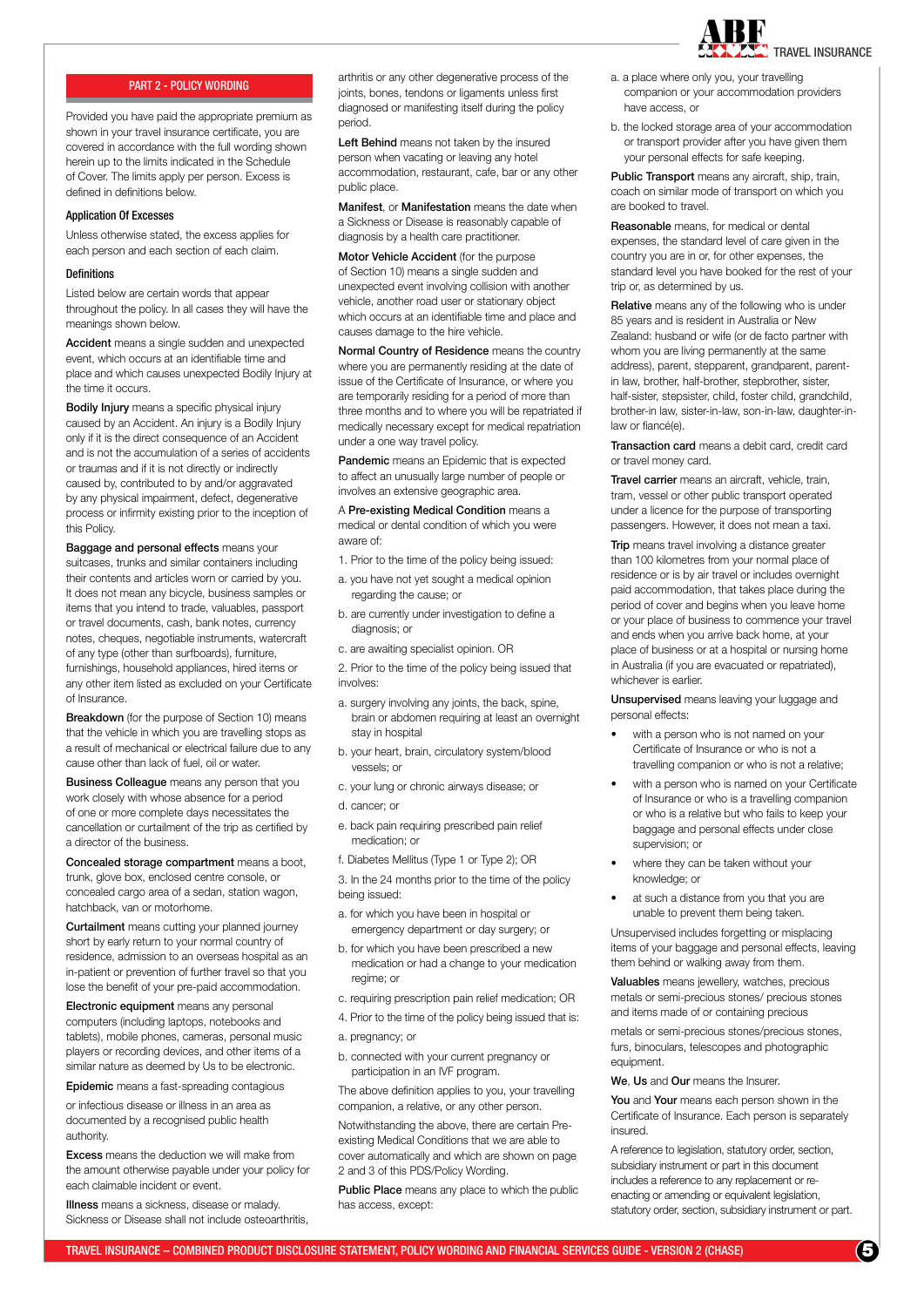

#### 1 Cancellation Fees, Lost Deposits And Curtailment <sup>YOU</sup> are not covered for the state and assistance and Assistance

You are covered up to the amount shown in the Schedule of Cover in the event your trip is necessarily and unavoidably cancelled prior to departure or curtailed before completion because of any of the following events first occurring during the period of insurance:

- a. the accidental serious injury, serious illness or death of you, your relative, your travelling companion, your business colleague or person with whom you intend to stay at the trip destination.
- b. medical complications related to a pregnancy, as certified by your Doctor, where the expected birth is more than 18 weeks after you are booked to return home.
- c. pregnancy that is confirmed during the period of insurance, where the expected birth is less than 18 weeks after you are booked to return home.
- d. your receipt of a summons for jury service, being subpoenaed as a court witness or being placed in compulsory quarantine.
- e. your unexpected requirement for emergency and unavoidable duty as a member of the armed forces, police, fire, nursing, ambulance or coastguard services resulting in cancellation of previously agreed leave.
- f. your redundancy, provided that you are entitled to payment under the current redundancy payments legislation and that at the time of booking your trip you had no reason to believe that you would be made redundant.
- g. your presence being required to make your property safe and secure following fire, flood or burglary that causes serious damage to your home occurring within 48 hours of departure, or whilst you are away.
- h. a Government regulation following a natural disaster that stops you from travelling.
- a Level 4 warning ("do not travel") issued by the Australian government on the www.smartraveller. gov.au website advising against travel to or through a country which forms a major part of your itinerary or prevention of access by the Government of the country in question. Such advice against travel must be first issued after the date that you booked your trip or purchased your policy from us, whichever is the latter and still be in place 14 days prior to your scheduled travel to the country in question for this section to respond.

#### For cancellation pre-departure:

In the event you necessarily cancel your planned trip due to any of the abovenoted reasons, you are covered in respect of either (1) irrecoverable deposits or payments made for unused travel and accommodation paid in advance or contracted to be paid; or (2) at our option, for the additional costs for alternative transport incurred to travel at a later date or by another route to reach your destination.

#### For curtailment post-departure:

You are covered in respect of reasonable additional costs for travel and accommodation, a proportionate refund of unused and irrecoverable travel bookings and the original value of unused airfares which cannot be used excluding airfares for an Insured Person to return to their normal country of residence in the event you necessarily curtail your trip due to any of the abovenoted reasons.

# You are not covered for

- a. any claim which is excluded under the General Exclusions applicable to this policy.
- b. The first part of each and every claim as shown in the Schedule of Cover (the Excess) applicable to this section.
- c. an Epidemic, Pandemic or outbreak of an infectious disease or any derivative or mutation of such viruses (or arising directly or indirectly from these) or the threat, or perceived threat, of any of these.
- d. any expenses that would normally have been incurred during your trip if there had been no cancellation or curtailment post-departure.
- e. any claim arising out of pregnancy where you are travelling against your doctor's advice and/ or if expecting to give birth within 17 weeks of completing your trip and/or pregnancy up to 23 weeks gestation at the date the policy ends, where complications exist relating to this pregnancy, it is a multiple pregnancy and/or the pregnancy is the result of assisted reproductive programmes.
- f. any claim which results from any condition or circumstance known to you at the time of applying for insurance where this condition or circumstance could reasonably be expected to result in the cancellation or curtailment of your trip.
- g. any cost incurred in respect of visas required in connection with the trip. The provision, loss or subsequent replacement of visas or passports. other than as specifically included under Section 7 hereunder.
- h. pre-travel inoculations.
- i. delays or rescheduling by a bus line, airline, shipping line or rail authority.
- j. your disinclination to travel or your loss of enjoyment.

## **Conditions**

1. Frequent flyer or similar flight reward programmes – claims for points lost due to the cancellation of your airline ticket will be reimbursed based on the nominated cash value for those points given by the reward programme operator. We will not provide cover if the loss of such points or their value can be recovered from any other source.

- 2. It is a requirement of this Insurance that if you
- a. become aware of any circumstances which make it necessary for you to cancel your trip prior to departure, you must advise your travel providers in writing within 48 hours. The maximum amount we will pay will be limited to the applicable cancellation charges at that time.
- b. wish to return home differently to your original plans and claim any additional costs under this insurance, you must contact our nominated emergency service and obtain their agreement to the new arrangements. Failure to do so may affect the assessment of your claim.

Please also refer to the General Exclusions and General Conditions of this policy.

You are covered up to the amount shown in the Schedule of Cover for necessary and reasonable costs incurred as a result of your bodily injury or illness during your trip in respect of:

- a. overseas emergency medical, surgical and hospital treatment and transportation. At the sole discretion of the Insurer, who reserves the right to make the final decision as to whether or not it is medically necessary, this also includes the cost of repatriation to your normal country of residence, by whatever means deemed medically necessary. The cost of emergency dental treatment to natural teeth is covered up to the amount shown in the Schedule of Cover provided that it is only for the immediate relief of pain
- b. additional travel and accommodation expenses (to a level comparable with your pre-booked travel and accommodation) to enable you to return home if you are unable to continue your trip as originally planned and where your return home is certified by a doctor to be strictly necessary on medical grounds.
- c. additional travel and accommodation expenses (comparable with your pre-booked travel and accommodation) in circumstances where it is not medically necessary for you to return home but where you are certified medically unfit to travel and/or continue your trip as originally planned. Such costs must be additional and where your illness/injury causes you to lose the benefit of prepaid accommodation elsewhere.
- d. additional travel and accommodation expenses (to a level comparable with your pre-booked travel and accommodation) for:

i. a travelling companion to stay with you and accompany you home where their presence is certified by a doctor to be strictly necessary on medical grounds; or

ii. a relative or friend to travel from your normal country of residence to stay with you and accompany you home where their presence is certified by a doctor to be strictly necessary on medical grounds.

e. If you die as a result of your bodily injury or illness during your trip, the cost of returning your remains to your normal country of residence or a funeral in the country where you died, up to the equivalent cost of returning your remains to your normal country of residence.

The maximum payable under this part d and this part e is \$100,000.

#### You are not covered for

- a. any claim which is excluded under the General Exclusions applicable to this policy.
- b. medical treatment, dental treatment or ambulance transportation provided in Australia.
- c. the first part of each and every claim as shown in the Schedule of Cover (the Excess) applicable to this section.
- d. any claim arising out of pregnancy where: you are travelling against your doctor's advice; you are expecting to give birth within 17 weeks of completing your trip; you are up to 23 weeks gestation at the date the policy ends; complications relating to the pregnancy exist at the time of commencement of your trip; it is a multiple pregnancy; or the pregnancy is the result of assisted reproductive programmes.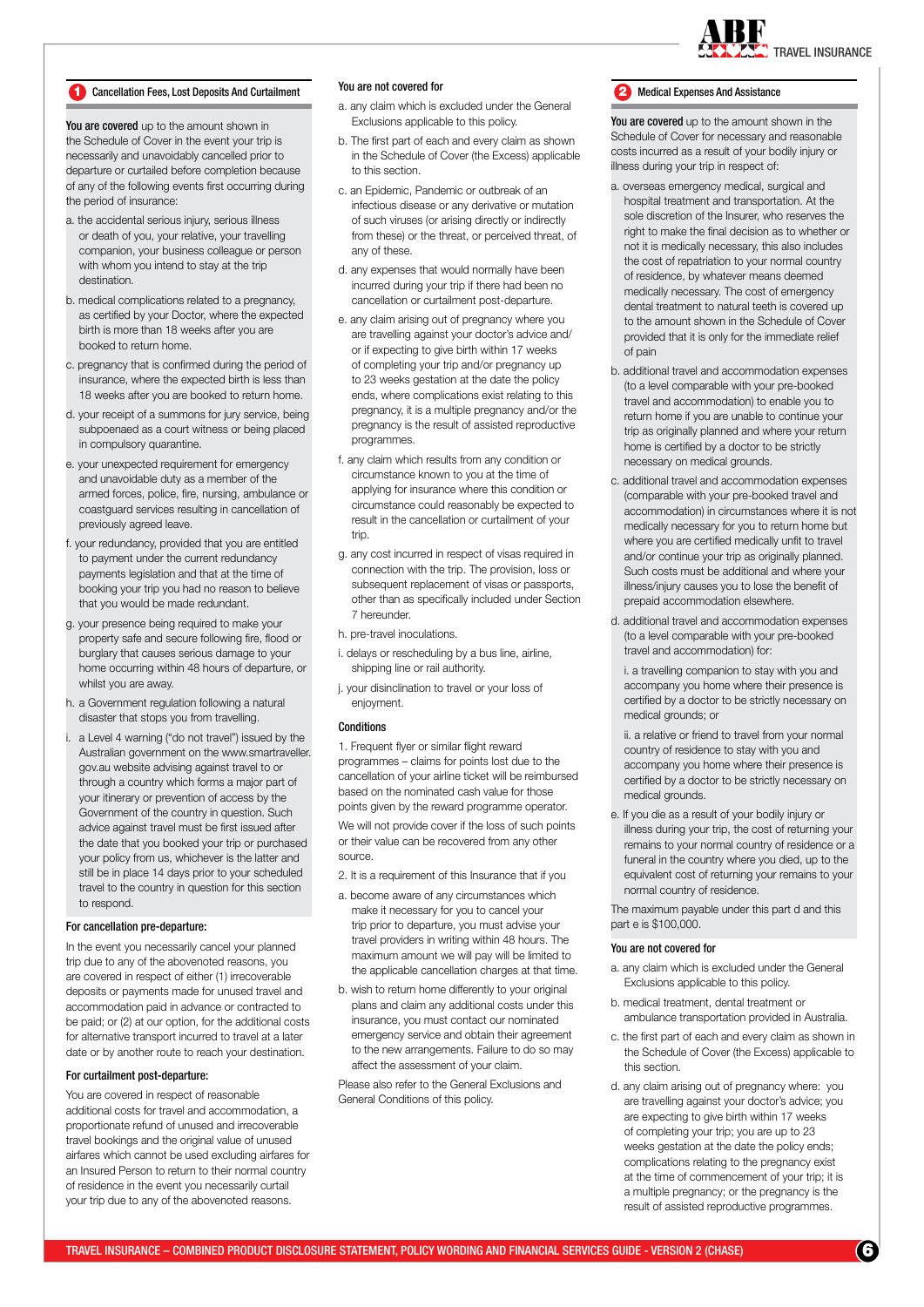

e. any treatment or surgery

- i. which is not immediately necessary and can wait until you return to your normal country of residence.
- ii. which in the opinion of our nominated emergency service is considered to be cosmetic, experimental, preventive or elective.
- iii. carried out in your normal country of residence or more than 12 months from the date of the accident or commencement of illness.
- iv. which is not obtained within the terms of any reciprocal health agreements, wherever such agreements exist.
- f. exploratory tests unless they are normally conducted as a direct result of the condition which required referral to medical facilities
- g. claims related to manual and/or hazardous labour unless declared to and accepted by us.
- h. the additional cost of accommodation in a single or private room, unless it is medically necessary or there is no alternative.
- i. the continued treatment or investigation of, or medication for, a condition that existed or was being treated prior to departure.
- j. the cost of installing, replacing or repairing false teeth, crowns and bridges or dental work involving the use of precious metals.
- k. additional accommodation expenses where you claim under Section 1 for forfeited prepaid accommodation in the corresponding period due to the bodily injury or illness giving rise to your claim.
- l. Any expenses incurred more than 18 months from the time you first received treatment for the injury or illness.

## **Conditions**

1. If you are admitted to hospital and you are likely to remain in hospital for more than 24 hours, you must contact our nominated emergency service immediately. If you receive medical treatment and costs are likely to exceed A\$1,000, or the equivalent in local currency, you must notify our nominated emergency service.

2. If you have to return to your normal country of residence under Section 1 (Cancellation Fees, Lost Deposits And Curtailment), or Section 2 (Overseas Medical Expenses And Assistance) or Section 3.1 (Emergency Medical Cover While Cruising) our nominated emergency service must authorise this.

3. Wherever possible you must use medical facilities that entitle you to the benefits of any reciprocal health agreements.

4. We reserve the right to repatriate you to your normal country of residence when, in the opinion of the doctor in attendance and our medical advisers, you are fit to travel.

Please also refer to the General Exclusions and General Conditions of this policy.

# 3 Cruise Cover

# **Emergency Medical Cover While Cruising**

You are covered up to the amount shown in the Schedule of Cover for necessary and reasonable costs incurred as a result of your bodily injury or illness that occurs whilst on a cruise in respect of:

a. emergency medical, onboard hospital treatment and transportation. At the sole discretion of the Insurer, who reserves the right to make

the final decision as to whether or not it is medically necessary, this also includes the cost of evacuation and repatriation from the cruise vessel to your normal country of residence, by whatever means deemed medically necessary. The cost of emergency dental treatment to natural teeth is covered up to the amount shown in the Schedule of Cover provided that it is only for the immediate relief of pain.

- b. additional travel and accommodation expenses (to a level comparable with your pre-booked travel and accommodation) to enable you to return to your normal country of residence if you are unable to continue your trip as originally planned and where your return to your normal country of residence is certified by a doctor to be strictly necessary on medical grounds.
- c. additional travel and accommodation expenses (comparable with your pre-booked travel and accommodation) in circumstances where it is not medically necessary for you to return to your normal country of residence but where you are certified medically unfit to travel and/or continue your trip as originally planned. Such costs must be additional and where your bodily injury or illness causes you to lose the benefit of prepaid accommodation elsewhere.
- d. If you die as a result of your bodily injury or illness whilst on a cruise, the cost of returning your remains to your normal country of residence or a funeral in the country where you died, up to the equivalent cost of returning your remains to your normal country of residence. The maximum payable under this part d is \$100,000.

#### You are not covered for

- a. any claim which is excluded under the General Exclusions applicable to this policy.
- b. the first part of each and every claim as shown in the Schedule of Cover (the Excess) applicable to this section.
- c. any claim arising out of pregnancy where: you are travelling against your doctor's advice; you are expecting to give birth within 17 weeks of completing your trip; you are up to 23 weeks gestation at the date the policy ends: complications relating to the pregnancy exist at the time of commencement of your trip; it is a multiple pregnancy; or the pregnancy is the result of assisted reproductive programmes.
- d. any treatment or surgery:
- i. which is not immediately necessary and can wait until you return to your normal country of residence;
- ii. which in the opinion of our nominated emergency service is considered to be cosmetic, experimental, preventive or elective.
- e. exploratory tests unless they are normally conducted as a direct result of the condition which required referral to the onboard hospital.
- f. the additional cost of accommodation in a single or private room, unless it is medically necessary or there is no alternative.
- g. the continued treatment or investigation of, or medication for , a condition that existed or was being treated prior to departure.
- h. the cost of installing, replacing or repairing false teeth, crowns and bridges or dental work involving the use of precious metals.
- i. additional accommodation expenses where you claim under Section 1 for forfeited prepaid accommodation in the corresponding period

due to the bodily injury or illness giving rise to your claim.

j. Any expenses incurred more than 18 months from the time you first received treatment for the injury or illness.

# **Conditions**

1. If you do not comply with the policy conditions we may be entitled to refuse to pay a claim in whole or in part to the extent permitted by law.

 2. If you are admitted to the onboard hospital and you are likely to remain in hospital for more than 24 hours, you must contact our nominated emergency service immediately . If you receive medical treatment and costs are likely to exceed A\$1,000, or the equivalent in local currency , you must notify our nominated emergency service.

3. If you have to return to your normal country of residence under Section 1 (Cancellation Fees, Lost Deposits And Curtailment), or Section 2 (Overseas Medical Expenses And Assistance) r Section 3.1 (Emergency Medical Cover While Cruising) our nominated emergency service must authorise this.

4. We reserve the right to repatriate you to your normal country of residence when, in the opinion of the doctor in attendance and our medical advisers, you are fit to travel.

Please also refer to the General Exclusions and General Conditions of this policy.

## 3.2 Cruise Cabin Confinement

You are covered if as a result of a bodily injury or illness that occurs whilst on a cruise you are confined to the onboard hospital or your cabin for more than 24 hours for a benefit payment of \$75, and a further benefit of \$75 for each subsequent and complete 24 hour period for which you remain confined, up to the maximum amount shown in the Schedule of Cover.

### You are not covered for

- a. any claim which is excluded under the General Exclusions of this policy.
- b. any claim if you are confined to the onboard hospital while the cruise vessel is travelling in Australian waters.
- c. any claim under Section 4 (Hospital Cash Allowance).
- d. an Epidemic, Pandemic or outbreak of an infectious disease or any derivative or mutation of such viruses (or arising directly or indirectly from these) or the threat, or perceived threat, of any of these.

Please also refer to the General Exclusions and General Conditions of this policy.

# **Prepaid Shore Excursion Cancellation**

You are covered up to the amount shown in the Schedule of Cover if you cannot participate in your pre-paid shore excursion(s) in the event you are confined to hospital or your cabin as a result of a bodily injury or illness that occurs whilst on a cruise.

# You are not covered for

- a. any claim which is excluded under the General Exclusions of this policy.
- b. an Epidemic, Pandemic or outbreak of an infectious disease or any derivative or mutation of such viruses (or arising directly or indirectly from these) or the threat, or perceived threat, of any of these.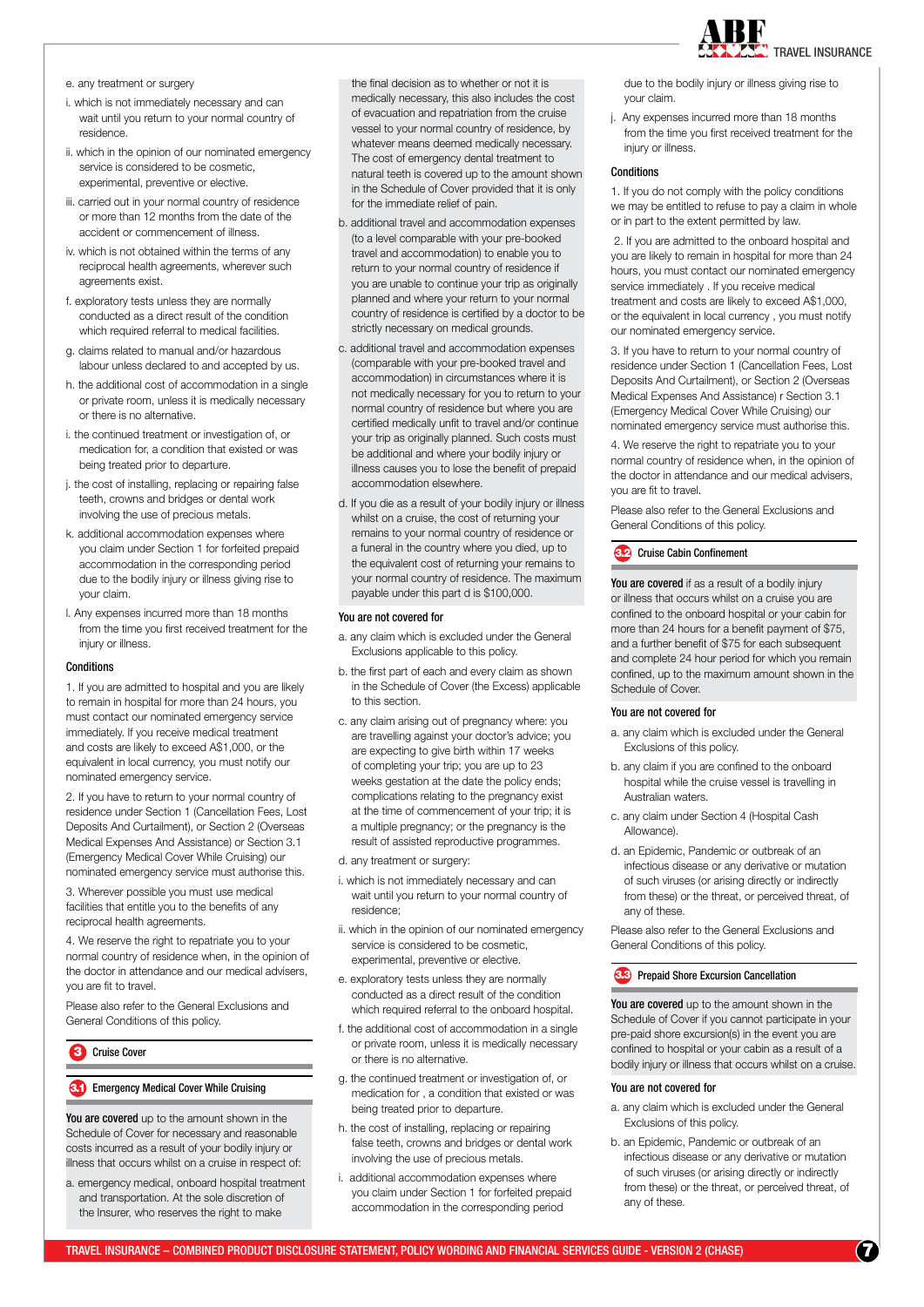

c. the first part of each and every claim as shown in the Schedule of Cover (the Excess) applicable to this section.

Please also refer to the General Exclusions and General Conditions of this policy.

#### **Missed Port**

You are covered up to \$50 for each scheduled port your cruise never docks at where an alternative port is not provided, up to the maximum amount shown in the Schedule of Cover.

# You are not covered for

- a. any claim which is excluded under the General Exclusions of this policy.
- **Conditions**

1. You must obtain a written statement from the cruise company confirming the reason and the missed port.

Please also refer to the General Exclusions and General Conditions of this policy.

#### **4 Hospital Cash Allowance**

You are covered if you are receiving in-patient hospital treatment for more than 48 hours for a benefit payment of \$50 for the subsequent 24 hour period and a further \$50 for each subsequent and complete 24 hour period up to the maximum shown in the Schedule of Cover. This benefit is only available where your claim has been accepted under section 2 (Medical and other expenses) of this policy.

#### You are not covered for

- a. any claim which is excluded under the General Exclusions applicable to this policy.
- b. an Epidemic, Pandemic or outbreak of an infectious disease or any derivative or mutation of such viruses (or arising directly or indirectly from these) or the threat, or perceived threat, of any of these.
- c. any claim which is excluded under the Exclusions applicable to section 2 or where you have not complied with relevant policy conditions.

Please also refer to the General Exclusions and General Conditions of this policy.

#### **6** Permanent Disability Benefit And Personal Death Benefit

You are covered in addition to any medical expenses claim paid under Section 2 or Section 3.1 for the amount shown in the Schedule of Cover if you have an accident whilst you are on your trip and which is the sole and independent cause of your death, Permanent Total Disablement, Loss of Sight or Loss of Limb(s) within 12 months of the accident.

Payment under this section in respect of all the consequences of an accident shall be limited in total to the amount shown in the Schedule of Cover. In the event of your death within 12 months of the accident, the total payment will be limited to the amount shown for death.

Permanent Total Disablement means that for the 12 months following your accident you are totally unable to work in any occupation for which you are suited by experience, education or training and at the end of that time there is no prospect of improvement.

Loss of Limb(s) means complete physical loss of a hand or foot or complete loss of use of a hand, arm, foot or leg.

Loss of Sight means complete and permanent loss of sight in one or both eyes.

# You are not covered for

- a. any claim which is excluded under the General Exclusions applicable to this policy.
- b. claims resulting from motorcycling and quad biking.
- c. claims arising out of manual and/or hazardous labour.
- d. claims arising out of disease, illness, self injury or natural causes.
- e. claims arising out of surgery unless as a direct result of the accident.
- f. a claim for "Permanent Total Disablement" if at the date of the accident you are over the statutory retirement age and are not in full time paid employment.

# Aggregate Liability

- a. Except as stated below, Our total liability for all claims arising under the Policy during any one Period of Insurance shall not exceed \$7,500,000
- b. In the event that claims are made under the Policy which exceed the above Aggregate Limits of Liability, We shall reduce the payments made with respect to each Covered Person in such manner as we may determine. The capital benefits would be reduced proportionately to ensure an entitlement is paid to each person up to a maximum of \$7,500,000.

Please also refer to the General Exclusions and General Conditions of this policy.

# **6** Baggage and Personal Effects

You are covered if, during your trip, your baggage and personal effects or valuables are stolen, accidentally damaged or are permanently lost for the lesser of:

- the repair cost, or
- the replacement cost, or
- the amount it would cost us to repair or replace the item(s) allowing for any trade discounts we are entitled to; or
- the original purchase price.
- a. We have the option to repair or replace the baggage and personal effects or valuables instead of paying you.
- b. The maximum amount we will pay for any item is fifty per cent (50%) of the amount shown in the Schedule of Cover except for valuables which is limited to \$5,000 in total and electronic equipment which is limited to \$5,000 in total.
- c. Baggage and personal effects left in a motor vehicle are only covered if forced entry has been gained.
- d. The most we will pay if your baggage and personal effects (excluding valuables) are stolen from a locked motor vehicle is \$200 for each item, and \$2,000 in total for all stolen items.
- e. No cover is provided for electronic equipment or valuables left unattended in a motor vehicle at any time.
- f. The most we will pay for a watch is \$1,000.
- g. The maximum amount we will pay for all claims combined under this section is shown in the Schedule of Cover.
- h. We will also reimburse you if any items of your baggage and personal effects are delayed, misdirected or misplaced by the travel carrier for

more than 12 hours, and in our opinion it was necessary for you to purchase essential items of clothing or other personal items.

- We will pay up to \$500 at the end of the initial 12 hour period. In addition we will pay up to \$500, subject to the benefit limit shown in the Schedule of Cover, for each full 24 hour period that the delay continues beyond the initial 12 hour delay.
- j. You must provide written proof from the travel carrier who was responsible for your baggage and personal effects that they were delayed, misdirected or misplaced. We will deduct any amount we pay you under this section for any subsequent claim for lost baggage and personal effects.

<sup>7</sup> Travel Documents, Personal Money, Transaction Cards And Traveller's Cheques

Cover under this section is provided subject to the following:

If your essential travel documents, transaction cards or travellers cheques are lost or stolen you must report the loss or theft as soon as possible and no later than within 24 hours to the police and, in the case of transaction cards and travellers cheques, to the issuing bank or company in accordance with the conditions under which the transaction cards or travellers cheques were issued. You must prove that you made such a report by providing us with a written statement from whosoever you reported it to:

# You are covered

- a. if any essential travel documents (including passports), transaction cards or travellers cheques are lost by you, stolen from you or destroyed during your journey, then we will pay the issuer's fees for the replacement costs (including communication, additional travel costs) of the items lost, stolen or destroyed. In addition we will pay the cost of reasonable and receipted travelling and additional accommodation expenses to obtain these documents.
- b. if during your journey, your transaction cards or travellers cheques are lost or stolen, then we will pay for any loss resulting from the fraudulent use of the transaction cards or travellers cheques.

In addition, we will pay for cash, bank notes, currency notes, postal orders or money orders stolen from your person during your journey, or lost following forcible entry to a hotel safe during your journey, subject to the benefit limit shown in the Schedule of Cover.

# Special exclusions applicable to Sections 6 and 7

#### You are not covered for

- a. any claim which is excluded under the General Exclusions applicable to this policy.
- b. the first part of each and every claim as shown in the Schedule of Cover (the Excess) applicable to this section.
- c. if electronic equipment, valuables or their accessories are checked in to be transported in the cargo hold of any aircraft, ship, train, tram or bus (including any loss from the point of check in until collection by you from the baggage carousel or collection area at the end of your flight, voyage or trip).
- d. if the electronic equipment, valuables or baggage and personal effects were being sent unaccompanied or under a freight contract.
- e. if the loss or damage arises from any process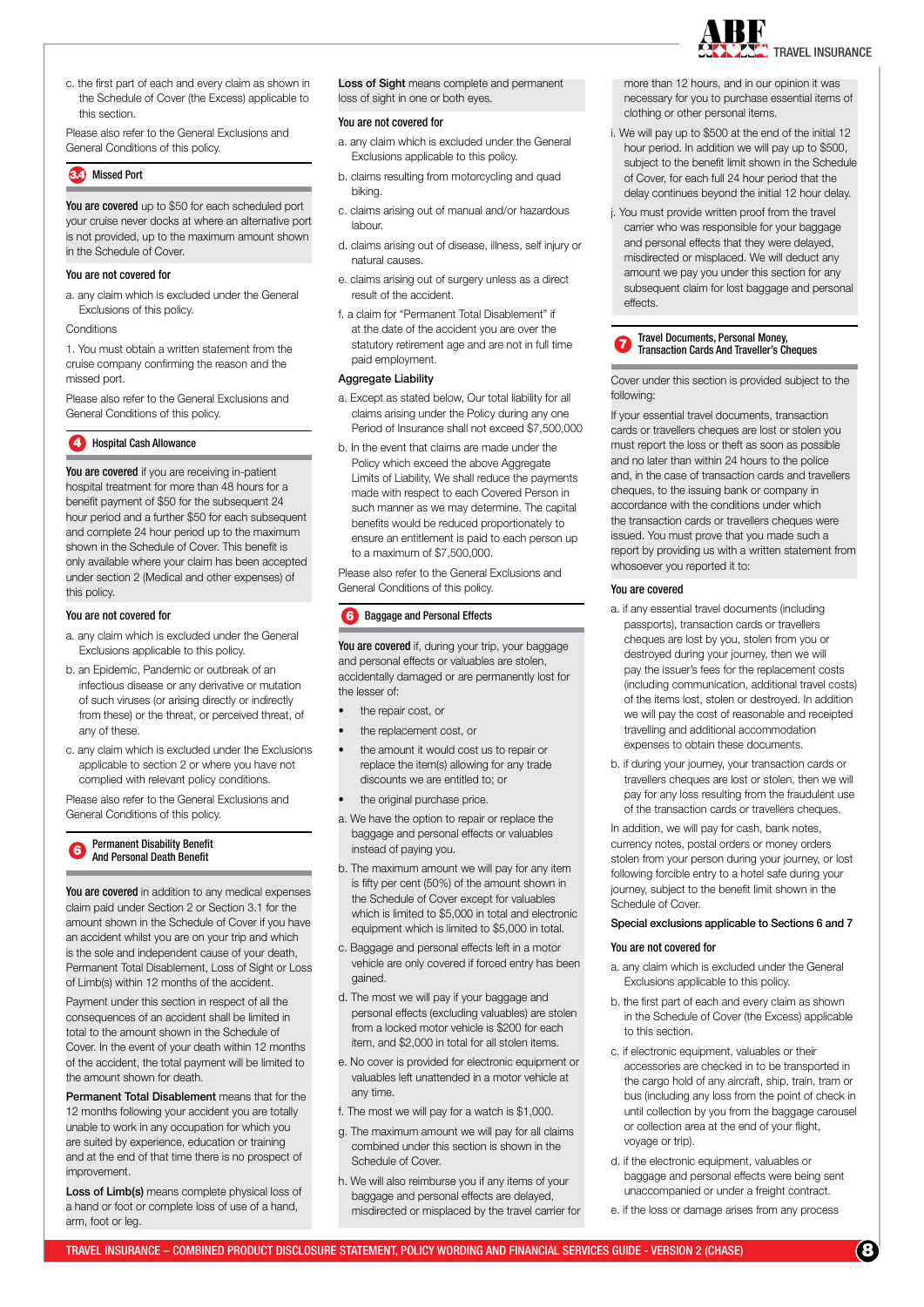TRAVEL INSURANCE

of cleaning, repair or alteration, or from ordinary wear and tear, deterioration, atmospheric or weather conditions, insects, rodents or vermin.

- f. More than \$700 if the electronic equipment, valuables or baggage and personal effects were left unsupervised in a public place.
- g. if you are entitled to be reimbursed by the bus line, airline, shipping line or rail authority you were travelling on when the loss, theft or damage occurred. However, if you are not reimbursed the full amount of your claim, we will pay the difference between the amount of your loss and what you were reimbursed, up to the limit of your cover.
- h. if the loss or damage is to, or of, sporting equipment (including surfboards) while it is in use.
- i. if the loss, theft or damage is to, or of, electronic data, software or any other intangible asset.
- j. if the electronic equipment, valuables or baggage and personal effects are fragile, brittle or an electronic component is broken or scratched - unless either: it is the lens of spectacles, binoculars or photographic or video equipment; or the breakage or scratch was caused by a crash involving a vehicle in which you are travelling.

Please also refer to the General Exclusions and General Conditions of this policy.

# 8 Travel Delay

You are covered for the cost of your reasonable additional meals and accommodation expenses if the arrival of the public transport on which you are booked to travel is delayed by at least 6 hours. We will pay up to \$200 at the end of the initial 6 hour period. In addition we will pay up to \$200 for each full 24 hour period that the delay continues beyond the initial 6 hour delay up to the amount shown in the Schedule of Cover.

#### You are not covered for

a. any claim which is excluded under the General Exclusions applicable to this policy.

b. an Epidemic, Pandemic or outbreak of an infectious disease or any derivative or mutation of such viruses (or arising directly or indirectly from these) or the threat, or perceived threat, of any of these.

c. for a claim caused by an event, occurrence or strike if it had started or been announced before you arranged this insurance or booked your trip, whichever is the latter.

d. if you fail to check-in on time.

e. if transport services are withdrawn as the result of a recommendation or instruction from a Government Authority.

f. any claim under this section if you have also claimed under section 9 from the same cause.

#### **Conditions**

a. You must provide a written report from the carrier, Police or relevant transport authority confirming the delay and stating its cause.

Please also refer to the General Exclusions and General Conditions of this policy.

# **9** Alternative Transport Expenses

You are covered up to the amount shown in the Schedule of Cover for necessary additional accommodation and travel expenses that you incur if, due to unforeseen circumstances outside your control your journey would otherwise be delayed resulting in you being unable to reach a wedding, funeral, conference, sporting event or prepaid tour / travel arrangements on time.

#### You are not covered for

- a. any claim which is excluded under the General Exclusions applicable to this policy.
- b. the first part of each and every claim as shown in the Schedule of Cover (the Excess) applicable to this section.
- c. a claim caused by an event, occurrence or strike if it had started or been announced before you arranged this insurance or booked your trip, whichever is the latter
- d. any claim under this section if you have also claimed under Section 8 from the same cause.
- e. any claim for more than the cost of the original booked trip.
- f. an Epidemic, Pandemic or outbreak of an infectious disease or any derivative or mutation of such viruses (or arising directly or indirectly from these) or the threat, or perceived threat, of any of these.

## **Conditions**

It is a condition of this insurance that you must:

- a. plan to arrive at your departure point in advance of the carrier's earliest scheduled check-in time and provide a written report from the carrier Police or relevant transport authority confirming the delay and stating its cause.
- b. obtain a report from repairers if your claim is because of breakdown or accident to your car.

Please also refer to the General Exclusions and General Conditions of this policy.

# **10** Rental Vehicle Insurance Excess

You are covered up to the amount shown in the Schedule of Cover for reimbursement of vehicle rental insurance excess or the cost of repairing the rental vehicle, whichever is the lower amount, if you rent a vehicle from a rental company and it is damaged or stolen. You must provide a copy of the repair account and/or quotation.

This cover does not take the place of rental vehicle insurance and only provides cover in respect of damage to the hire vehicle for which you are legally liable up to the applicable section limit.

#### You are not covered for

- a. any claim which is excluded under the General Exclusions applicable to this policy.
- b. the first part of each and every claim as shown in the Schedule of Cover (the Excess) applicable to this section.
- c. any claim arising directly or indirectly from you operating a rental car in violation of the rental agreement or whilst affected by alcohol or any other drug with the exception of medically prescribed drugs used in accordance with dosage and directions provided to you by your medical practitioner.
- d. any claim arising directly or indirectly from wear, tear, gradual deterioration, insects and vermin, wilful damage by you or latent defect/damage.
- e. any claim resulting from your use of the vehicle without an appropriate licence.
- f. any claims arising directly or indirectly from you hiring a motorcycle or scooter.
- g. any claims arising solely from damage to windows, windscreen or tyres.

Please also refer to the General Exclusions and General Conditions of this policy.

# <sup>1</sup> Personal Liability

You are covered up to the amount shown in the Schedule of Cover, plus legal costs incurred with our written consent, if you are held legally liable for causing:

a. accidental bodily injury to someone else, and/or

b. accidental loss or damage to someone else's property, including your temporary holiday accommodation and its contents.

#### You are not covered for

- a. any claim which is excluded under the General Exclusions applicable to this policy.
- b. the first part of each and every claim as shown in the Schedule of Cover (the Excess) applicable to this section.
- c. any liability arising from loss or damage to property that is owned by you or a member of your family or your travelling companions.
	- i. owned by you or a member of your family or your travelling companion/s, or

ii. in your care, custody or control where the total value is of \$10,000 or more, other than your temporary holiday accommodation and its contents.

d. any liability for bodily injury, loss or damage

i. to your employees or members of your family or household or your travelling companion(s) or to their property.

ii. arising out of or in connection with your trade, profession or business, or assumed under contract.

iii. arising out of the ownership, possession, use or occupation of land or buildings other than temporary holiday accommodation.

iv. arising out of the ownership, possession or use of motorised vehicles, yachts or motorised waterborne craft, airborne craft of any description, animals or firearms and weapons.

v. arising out of your criminal, malicious or deliberate acts.

vi. arising out of dangerous sports or pastimes including contact sports unless declared to and accepted by us.

#### **Conditions**

If something happens that is likely to result in a claim, you must immediately notify the claims handlers in writing. You must not discuss or negotiate your claim with any third party without the written consent of the claims handlers. Any related correspondence or documentation that you receive must be sent immediately, unanswered, to the claims handlers. Failure to comply with this condition could prejudice your claim.

Please also refer to the General Exclusions and General Conditions of this policy.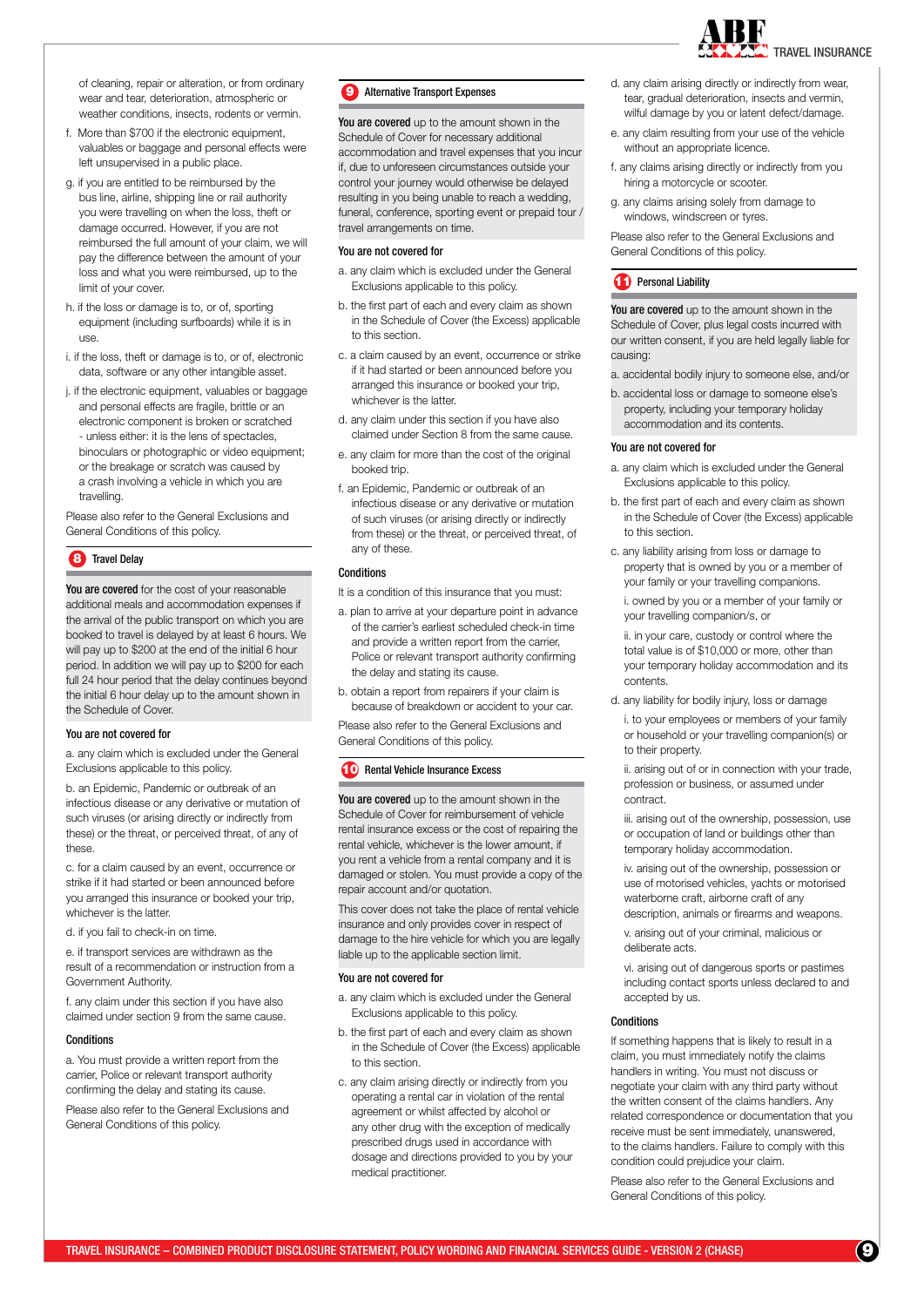

# 12 Loss Of Income

You are covered up to the amount shown in the Schedule of Cover for 85% of your net income up to a maximum of \$500 per week for a maximum of 52 continuous weeks. This is calculated from the date that you return to Australia. This benefit is payable if whilst on a trip, you suffer a bodily injury which also requires medical intervention during that trip, resulting in a claim under Section 2 or Section 3.1 and you become totally unable to attend to your usual full-time occupation or business when you return to Australia.

# You are not covered

- a. for the first 30 days of your disablement from the time you return to your normal country of residence.
- b. if you are not in gainful and legal employment, or have a pre-agreed, signed and dated contract to start employment on your return.
- c. if you have any other contractual salary protection or insurances which would provide any form of loss of income protection.
- d. if you are unable to provide medical certificates confirming your total inability to work for the whole of the period being claimed for.

Please also refer to the General Exclusions and General Conditions of this policy.

# General Exclusions

We are not liable for any claim arising out of or related to:

1. loss or damage directly or indirectly occasioned by, happening through or in consequence of war, invasion, acts of foreign enemies, hostilities (whether war be declared or not), civil war, rebellion, revolution, insurrection, military or usurped power or confiscation or nationalisation, or requisition or destruction of or damage to property by or under the order of any government or public or local authority.

2. loss, damage or expense incurred as a result of travelling to an area that the Australian government has advised "do not travel" on www.smartraveller. gov.au provided that such loss, damage or expense is directly or indirectly related to any such circumstances that are the reason for the advice.

3. loss, damage, expense or indemnity directly or indirectly resulting from or attributable to the use, or threat of use, of any pathogenic or poisonous chemical biological, bio-chemical materials, nuclear reaction, radiation or radioactive contamination, or any weapon or device employing atomic or nuclear fission or fusion of any nature.

4. loss, destruction or damage directly occasioned by pressure waves caused by aircraft and other flying objects travelling at sonic or supersonic speeds.

5. any loss, damage, expense, indemnity or benefit under any section other than sections Section 2, 3,10 & 11 that is contributed to or caused by the failure (or fear of failure) of any computer hardware or software or other electrical equipment to recognise or process any date as the true calendar date or to continue to function correctly beyond that date.

6. you travelling in an aircraft other than as a fare paying passenger in a fully licensed passenger carrying aircraft.

7. your suicide or attempted suicide, intentional self injury or your deliberate exposure to unnecessary danger (except in an attempt to save human life).

8. you sitting on any balcony railing; jumping from or climbing on or over any balcony, railing, ledge or wall, over one storey above the ground, unless it is to escape life threatening harm.

9. anxiety, depression, mental illness or stress suffered by you, a relative or another person unless referred to and diagnosed by a registered psychiatrist or psychologist as a new condition (i.e. not a pre-existing medical condition); and, for Cancellation claims under Section 1:

a. you are certified as unfit to travel by a treating registered psychiatrist or psychologist; or

b. A treating registered psychiatrist or psychologist certifies that it was medically necessary for you to amend or cancel your journey to assist a relative or another person.

10. sexually transmitted diseases.

11.having a blood alcohol content over the prescribed legal limit whilst driving, or being under the influence of non-prescription drugs, including abuse of prescription drugs unless it was prescribed by a doctor and taken in accordance with the doctors advice.

12. your participation in any activity not shown in the list of sport/leisure activities on page 3 without the prior agreement of the Insurer, or, as a professional sportsman (i.e. where you the insured receives any form of remuneration for your participation in sport by way of wages, endorsements, sponsorship or prize monies). Competing as a representative at state or national level competition may only be included after declaration to and acceptance by the Insurer. You are deemed to be competing as a representative at state or national level competition if you are participating as an athlete in a competition as a member of an official State or Australian team, endorsed by the relevant Australian Sports Commission (ASC) recognised national sporting organisation (NSO), or a School Sport Australia member body. You are also not covered for your participation in any sports shown in the list of sport/ leisure activities on page 3 if you have not taken out a policy with us for the full duration of your trip.

13. snow sports, other than curling, tobogganing and recreational ice-skating, unless, for single trip policies, you have entered the dates when you plan to participate in snow sports and these dates are shown on your Certificate of Insurance. Annual multi trip policies automatically include cover for snow sports on groomed slopes in recognised ski resorts. At no time, however, is cover granted for ski, snowboard, snow blade or skibob racing in competitive major events, ski jumping, ice-hockey or the use of skeletons or bobsleighs.

14. scuba diving if you are

i. not qualified for the dive undertaken or accompanied by a properly qualified instructor, or

- ii. diving to a greater depth than 10 metres
- iii. diving alone

iv. diving on or in wrecks or cave or ice diving. 15. racing of any kind (other than on foot), unless the activity is specifically included in the "Sports/ Leisure activities" section shown on page 3.

16. competitive and non-competitive mountain biking over jumps or downhill.

17. you taking part in civil commotions or riots of any kind.

18. any consequential loss of any kind, except as may be specifically provided for in this insurance.

19. where you are knowingly breaking or failing to comply with any law whatsoever.

20. any financial incapacity or undertaking, whether directly or indirectly related to the claim.

21. the bankruptcy, negligence, default or insolvency of a tour operator, travel agent or accommodation supplier.

22. a tour operator failing to supply advertised facilities

23. you breaking or failing to comply with any Government regulation or Act.

24. Pre-existing medical condition of you, your travelling companion(s), any close relative or any other person on whose state of health your trip depends, or where you or your travelling companion(s) are travelling against medical advice.

25. being in control of a motorcycle without a current Australian motorcycle licence, or you are a passenger travelling on a motorcycle that is in the control of a person who does not hold a current motorcycle licence valid for the country you are travelling in.

26. being in control of a moped or scooter without a current Australian motorcycle or drivers licence, or you are a passenger travelling on a moped or scooter that is in the control of a person who does not hold a current motorcycle or drivers licence valid for the country you are travelling in.

27. an event that occurs in a country/geographical area for which you have not purchased insurance via us.

28. Acquired Immune Deficiency Syndrome (AIDS), Human Immunodeficiency Virus (HIV) or AIDS Related Complex (ARC).

29. errors or omissions in your booking arrangements, your failure to obtain appropriate passports and/or visas and/or prevention of access by the government of a country into which you wish to enter.

30. if your claim arises directly or indirectly from, or is in any way connected with, you engaging in manual work in conjunction with any profession, business or trade during your trip. For the purposes of this exclusion, manual work includes: the use of plant, machinery, power tools; or work in the building trades, security, professional sports, emergency services, extracting, manufacturing, forestry, or any work at a height greater than two metres or working at sea or as aircrew.

31. the cost of medication in use at the time the trip began or the cost for maintaining a course of treatment you were on prior to the start of the trip.

32. or involving a benefit, loss, cost or expense to the extent that trade or economic sanctions or other laws or regulations prohibit us from providing the insurance including, but not limited to, any sanction, prohibition or restriction under United Nations resolutions or the trade or economic sanctions, laws or regulations of the European Union, Australia, United Kingdom or United States of America.

33. any insured whose normal country of residence is not Australia, or who does not maintain domiciled status in Australia, or who if not an Australian citizen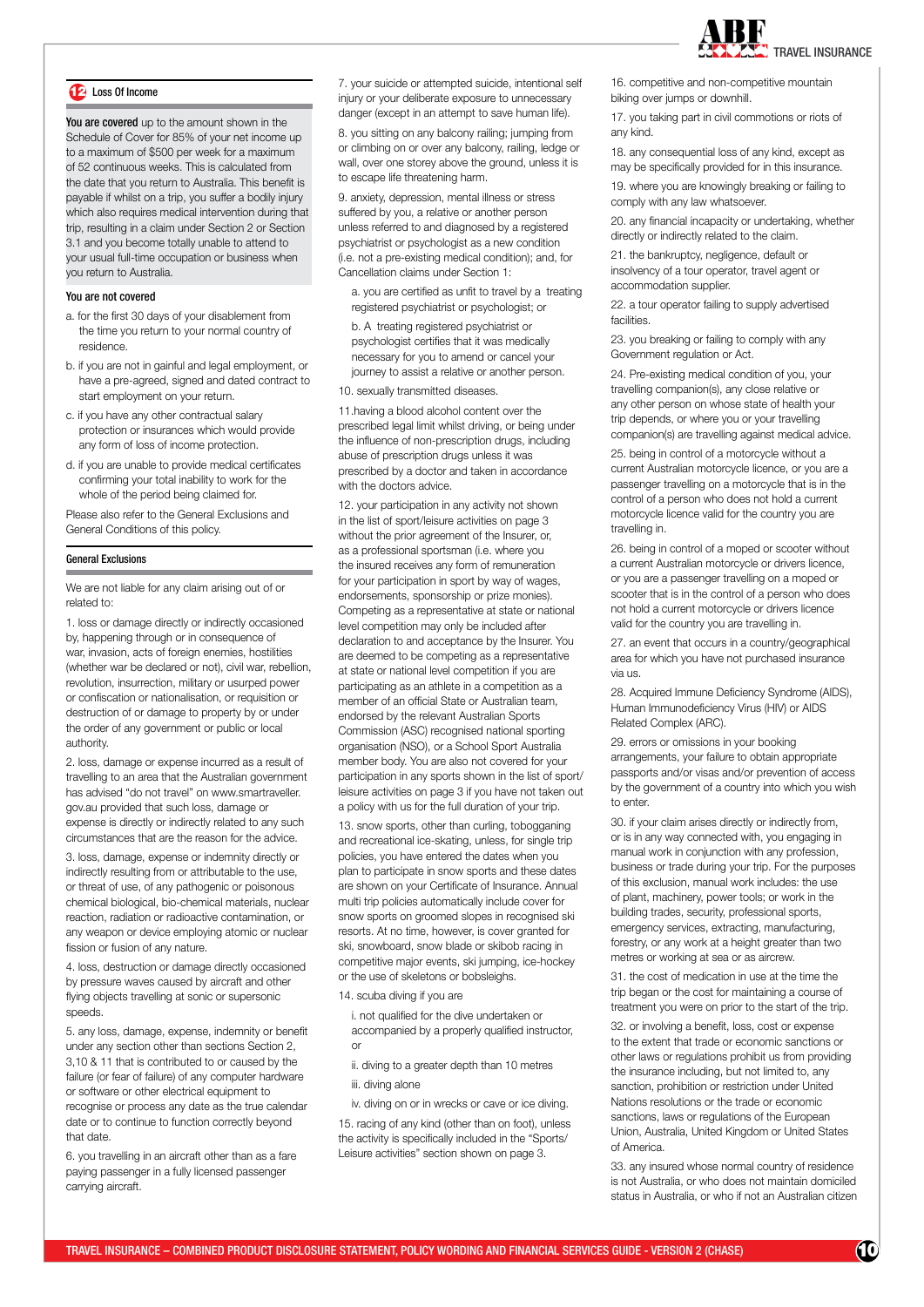

has not been resident in Australia for a period of more than 3 months prior to purchase of this policy.

34. or involving a benefit, loss, cost or expense where providing such cover would result in us contravening: the Health Insurance Act 1973 (Cth), the Private Health Insurance Act 2007 (Cth) or the National Health Act 1953 (Cth) or any succeeding or similar legislation to those Acts in Australia; or the laws of any other jurisdiction in that jurisdiction.

# General Conditions

1. There is no cover under this policy where;

a. you are travelling overseas for medical treatment,

b. you have been diagnosed with a terminal condition(a condition where you have been advised has a life expectancy of less than 24 months from date of diagnosis) during the policy period (except for cancellation costs which may be incurred upon diagnosis),

c. you are travelling against doctor's advice.

2. There is no cover for cancellation costs, lost deposits and curtailment costs under this policy where you were aware or should have reasonably been aware that your travelling companion is;

a. travelling overseas for medical treatment,

b. has been diagnosed with a terminal condition (except for cancellation costs which may be incurred upon diagnosis),

c. is travelling against doctors' advice.

3. You must tell us if your plans for your trip include travel to areas affected or threatened by war or similar risks as set out in General Exclusion 1. We reserve the right not to cover such risks or, if we will cover them, to apply special terms or conditions and/or charge an additional premium as we think appropriate. No cover for such risks shall attach unless you accept such terms, including any additional premium, before you depart.

4. You must advise the claims handlers of any possible claim within 31 days of your return home. You must supply them with full details of all the circumstances and any other information and documents we may require.

5. You must keep any damaged articles that you wish to claim for and, if requested, send them to the claims handlers at your own expense. If we pay a claim for the full value of an article, it will become our property.

6. You must agree to have medical examination(s) if required. In the event of your death, we are entitled to have a post mortem examination. All such examinations will be at our expense.

7. You must assist us to obtain or pursue a recovery or contribution from any third party or other insurers by providing all necessary details and by completing any forms.

8. You must pay us back within 1 month of demand any amounts that we have paid on your behalf that are not covered by this insurance. However, in the event that emergency medical costs are incurred and prior to formal claim acceptance and approval, the insurer undertakes to meet such costs in full should the claim ultimately be accepted or to a maximum indemnified amount of \$20,000 should the claim be denied post loss circumstance and as assessed in accordance with the policy terms, conditions and endorsements. This policy limit and coverage extension will not apply to medical costs incurred as the direct result of a diagnosed terminal illness, you are travelling against doctors' advice

or you are travelling overseas to seek medical treatment.

9. You must take all reasonable steps to avoid or minimize any loss that might result in you making a claim under this insurance.

10. You must comply with all the terms, provisions, conditions and endorsements of this insurance. Failure to do so may result in a claim being declined or the amount payable under your claim reduced by the amount of any prejudice we suffer as a result of your failure.

11. Except for claims under sections 4,5 and

8, this insurance shall only be liable for its proportionate share of any loss or damage that is covered by any other insurance.

12. We may take action in your name but at our own expense to recover for our benefit the amount of any payment made under this insurance.

13. We may at our option discharge any liability under this insurance by replacing or repairing any article or articles lost or damaged, or by issuing you with a Credit Voucher.

14. This insurance is non-transferable. If a trip is cancelled for any reason other than that described in section 1 then the cover for that trip terminates immediately and no refund of premium in whole or part will be made.

15. If you or anyone acting on your behalf makes any claim knowing it to be false or fraudulent in any way then this insurance shall become void, premiums non-refundable and all claims shall be forfeited.

16. If the insured trip is curtailed for any reason covered under this policy and the Insured does not hold a ticket for onward travel to their nominated final destination in the case of one-way travel or a ticket for return travel to their normal country of residence in the case of a return trip, insurers reserve the right to deduct the cost of a one way ticket per traveller to their ultimate destination. Travel to be comparable to the Insured's prebooked travel arrangements.

# What To Do In A Medical Emergency

The Emergency Service is available 24 hours a day, 365 days a year for assistance with Medical Emergencies Only. Please note that this is not for casual enquires.

You must notify Fullerton Health Assistance immediately of any serious illness or injury whilst abroad which necessitates admittance to a hospital as an in-patient, or before any arrangements are made for repatriation. A travelling companion may do this for you although most hospitals have a set procedure in place.

The Emergency Service is able to liaise with doctors and hospitals, worldwide to guarantee medical expenses, if medically necessary to arrange emergency repatriation with medical escort, to give guidance and help to other members of the party, or to pass a message to relatives.

This Insurance does not cover treatment or surgery which in the opinion of the Insurers and/or their representatives is not essential or can reasonably be delayed until you return to your normal country of residence.

Failure to notify Fullerton Health Assistance in accordance with the terms stated above may result in the amount payable under your claim being reduced.

Please have the following information available when calling the Emergency Service:

- your travel insurance certificate number
- dates of outward and inward travel
- details of the problem including the name and address of patient and nature of illness/ accident
- name and telephone number of hospital and attending doctor
- details of usual doctor/general practitioner.

#### For emergency assistance contact:

Tel: +61 (0) 2 9312 5168 Email: assistance@fullertonhealth.com.au

# How To Make A Claim

Any occurrence or loss, which may give rise to a claim, should be advised during normal office hours 09:00 to 17:00 Mon-Fri Australian Eastern Standard Time, and a claim form obtained from, Gallagher Bassett (the appointed claims handlers), whose details are shown below. When requesting a claim form, provide your name, address, telephone number, policy certificate number and a brief description as to the nature of the claim.

If medical attention has been received you should pay and obtain receipted accounts together with a certificate showing the nature of the injury or illness.

In NO event should a claim be notified later than 31 days after the expiry of the trip during which the claim occurred.

Important: Any loss or damage to baggage whilst in the custody of travel carriers (airline, bus company etc.) must be notified as soon as practicable in writing to such carriers, but in any event within 3 days, and a Property Irregularity Report (PIR) obtained. Any loss of money or personal baggage must be reported to the police within 24 hours of discovery and a written report obtained. Proof of ownership of personal belongings, if requested, must be supplied.

#### Claims enquiries only

Gallagher Bassett Services ABF Travel Insurance Claims Dept., GPO Box 14, Brisbane, Queensland 4001, Australia Tel: +61 7 3005 1613 Email: brisclaims@gbtpa.com.au Claim forms are also available via www.tbib.com.au/abf/

# Tony Bemrose Insurance Brokers Contact Details

Tony Bemrose Insurance Brokers PO Box 300, Fortitude Valley, Queensland, 4006, Australia Tel: +61 7 3252 5254 Email: abf@tbib.com.au

# Service Of Suit Clause

The Underwriters accepting this Insurance agree that:

1. if a dispute arises under this Insurance, this Insurance will be subject to Australian law and practice and the Underwriters will submit to the jurisdiction of any competent Court in the Commonwealth of Australia;

2. any summons notice or process to be served upon the Underwriters may be served upon: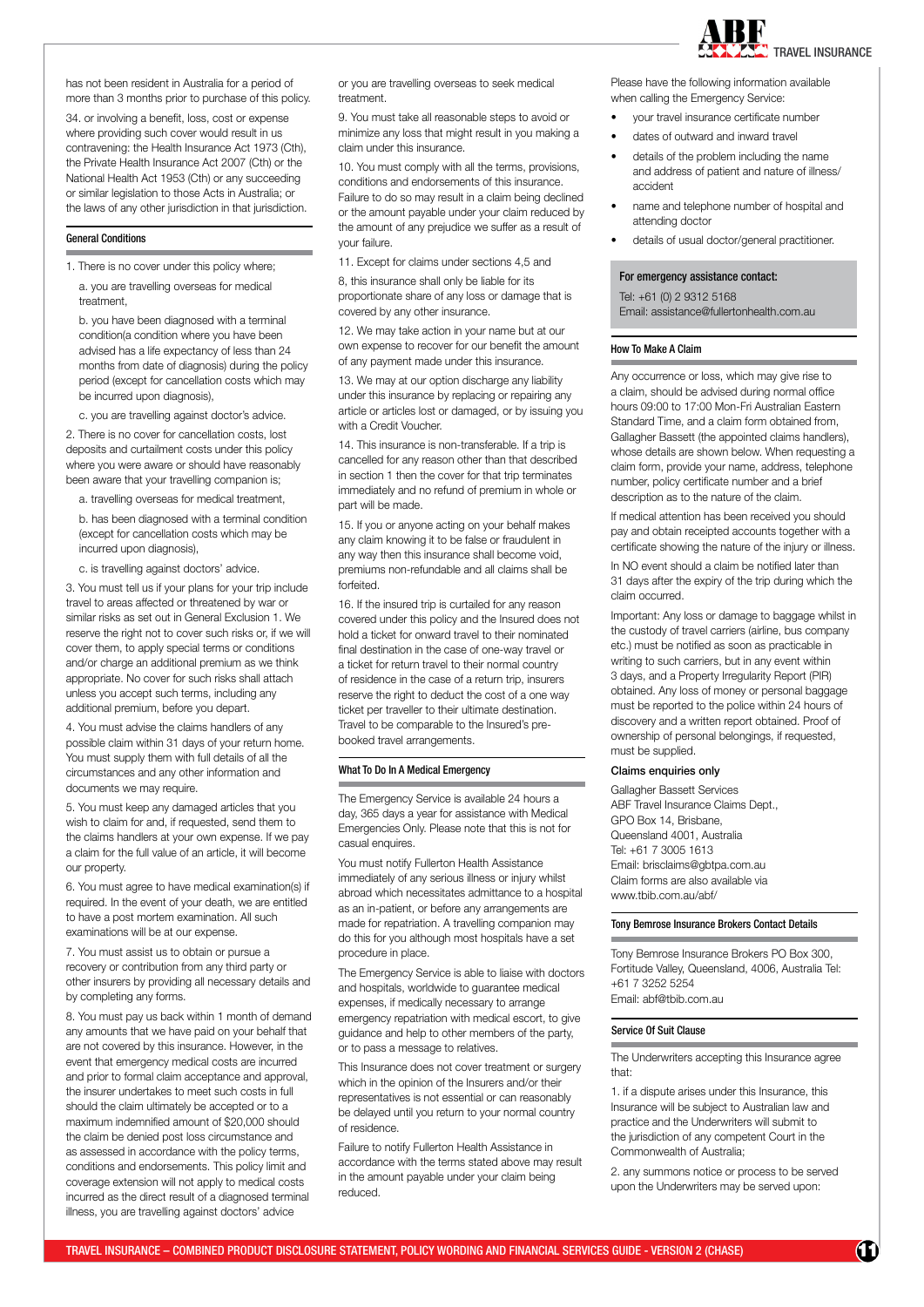

Lloyd's Underwriters' General Representative in Australia Suite 1603 Level 16 1 Macquarie Place SYDNEY NSW 2000

whom have authority to accept service on the Underwriters behalf;

3. if a suit instituted against any of the Underwriters, all Underwriters participating in this Insurance will abide by the final decision of such Court or any competent appellate Court

# PART 3 - FINANCIAL SERVICES GUIDE (FSG)

This FSG provides important information about the financial services offered by Chase Underwriting as the issuers of this travel insurance. It contains information about remuneration that may be paid to Chase Underwriting, and their employees in relation to the financial services offered and information about how complaints are addressed.

#### About Chase Underwriting Pty Ltd

Chase Underwriting Pty Ltd (ABN 50 156 554 808 ) AFS License No 454344 of PO Box 348, Melbourne VIC 3205 is an Australian Financial Services Licensee (AFS Licensee) and is authorised by ASIC to issue, deal in and provide general advice on general insurance products.

Chase Underwriting Pty Ltd has been authorised by the Insurer to act on its behalf in arranging, issuing, varying, cancelling and providing general advice in relation to the Insurer's Travel Insurance products. Chase Underwriting Pty Ltd will issue certificates of insurance under a binding authority with the Insurer. Chase Underwriting Pty Ltd has a binding authority which means it can enter into, vary or cancel these products without reference to the Insurer provided it acts within the binding authority. Chase Underwriting Pty Ltd acts for the Insurer and not you.

#### How are we remunerated?

Chase Underwriting Pty Ltd receives a proportion of the premium from the insurer for arranging and issuing insurance on their behalf. This amount is calculated as a percentage of the base premium (excluding taxes, stamp duty, GST or other fees). Our employees are paid a salary, however they may be paid a bonus based on the performance of the business.

If you are referred to our website to purchase travel insurance, the affiliate who refers you is paid a referral commission. This is calculated as a percentage of the base premium. This is at no extra cost to you.

If you would like more information about the remuneration that Chase Underwriting receive for the insurance services we provide, you should contact us within a reasonable time of being given this Financial Services Guide, and before you receive any of the financial services detailed in this Guide.

#### Privacy Notice

To arrange and manage your travel insurance,

we (in this Privacy Notice "we", "our" and "us" includes Chase Underwriting and its duly authorised representatives) collect personal information including sensitive information from you and those authorised by you such as: your family members; travelling companions; tour organisers; your doctors; hospitals; as well as from others we consider necessary including our agents.

Any personal information provided to us is used by us to evaluate and arrange your travel insurance. We also use it to administer and provide the insurance services and manage your and our rights and obligations in relation to those insurance services, including managing, processing and investigating claims. We may also collect, use and disclose it for product development, marketing, conducting customer research and analytics in relation to all of our products and services. In addition, we may collect, use and disclose it for IT systems maintenance and development, recovery against third parties and for other purposes with your consent or where authorised by law.

This personal information may be disclosed to third parties involved in the above process, such as travel agents and consultants, travel insurance providers and intermediaries, authorised representatives, reinsurers, claims handlers and investigators, cost containment providers, medical and health service providers, overseas data storage and data handling providers, legal and other professional advisers, your agents and our related and group companies. Some of these third parties may be located in other countries.

Unless you opt out, we may contact you on an ongoing basis by electronic messages (including email), online and via other means with promotional material and offers of products or services that we consider may be relevant and of interest to you.

If you do not want to receive such offers from us you can opt out at any time by emailing us at info@ chaseunderwriting.com.au.

When you provide personal information about other individuals, we and our agents rely on you to have made or make them aware:

- that you will or may provide their personal information to us;
- of the types of third parties to whom the personal information may be provided to;
- of the relevant purposes we and the third parties we will disclose it to, will use it for;
- of how they can access it; and
- of the other matters in this Privacy Notice.

We rely on you to have obtained their consent on these matters. If you do not, you must tell us before you provide the relevant information.

You can seek access to and correct your personal information via our website. You may not access or correct personal information of others unless you have been authorised by their express consent or otherwise under law, or unless they are your dependants under 16 years of age.

If you have a complaint about your privacy, please contact privacy@chaseunderwriting.com.au or you can contact the Privacy Commissioner at the Office of The Australian Information Commissioner, GPO Box 2999, Canberra, ACT 2601.

For more information about our handling of personal information, including further details about access, correction and complaints, please see our privacy policy available on request or via abf.onlineinsurance.com.au

If you do not agree to the above or will not provide us with personal information, we may not be able to provide you with our services or products or may not be able to process your application nor issue you with a policy. In cases where we do not agree to give you access to some personal information, we will give you reasons why.

#### General Advice Warning

Any advice provided is of a general nature only and does not take into account your financial situation, needs and/or objectives. You should carefully read the entire document to ensure that the policy is appropriate for you.

#### Professional Indemnity Insurance Arrangements

We and our representatives are covered under professional indemnity insurance that complies with the requirements of section 912B of the Corporations Act.

The insurance (subject to its terms and conditions) will continue to cover claims in relation to our representatives/employees who no longer work for us (but who did at the time of the relevant conduct).

#### What Should I Do If I Have A Complaint?

Please refer to page 2, "Complaints or Disputes".

*Chase Underwriting Pty Ltd authorised the Financial Services Guide in this document. The Insurer authorised the Product Disclosure Statement in this document.* 

*Copyright Chase Underwriting Pty Ltd 2020*